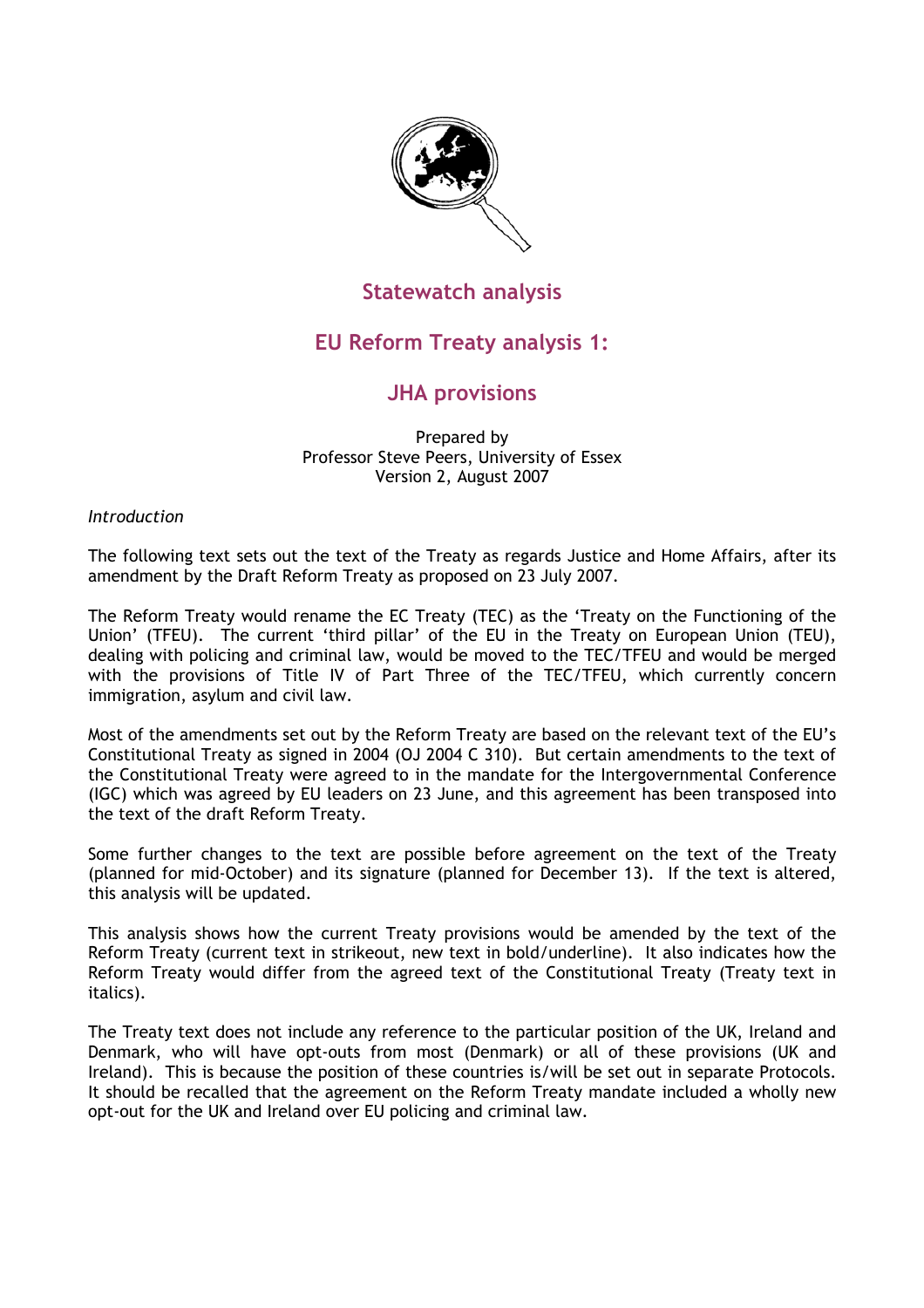The numbering of the Treaty Articles will change, as the draft Reform Treaty states that the entire TEC/TFEU will be renumbered. I have inserted the provisional numbering in square brackets. It is possible that the final numbering will be different.

Where the Reform Treaty provides for references to the 'ordinary legislative procedure', this means that the current 'co-decision' procedure (a proposal from the Commission, qualified majority voting in the Council and joint decision-making powers with the European Parliament) will apply. Also, where there is no reference to the decision-making procedure to be followed by the Council, the default rule of qualified majority voting will apply. The explanatory notes to each article further explain decision-making changes which have taken place.

The second version of this analysis is corrected on the basis of the English text of the draft Reform Treaty (only the French text of the draft Treaty was available when the first version was produced). The second version also adds to the commentary on some Articles and adds a section on general comments (see below).

### *General comments*

Readers will note that there is no specific reference in Title IV as revised by the draft Reform Treaty to the **jurisdiction of the Court of Justice over JHA matters**. That is because, as in the Constitutional Treaty, in the draft Reform Treaty the normal jurisdiction of the Court will apply to all JHA matters, with the sole exception of a specific restriction to be set out in Article 240b of the TEC/TFEU:

*In exercising its powers regarding the provisions of Chapters 4 and 5 of Title IV of Part Three relating to the area of freedom, security and justice, the Court of Justice of the European Union shall have no jurisdiction to review the validity or proportionality of operations carried out by the police or other law-enforcement services of a Member State or the exercise of the responsibilities incumbent upon Member States with regard to the maintenance of law and order and the safeguarding of internal security.* 

This restriction (which was Article III-377 of the Constitutional Treaty) applies only to criminal law and policing, and retains the current Article 35(5) TEU. The various other restrictions on the Court's jurisdiction over JHA matters which are set out in the current Article 35 TEU and Article 68 TEC are repealed. However, the UK, Ireland and Denmark can of course avoid the Court's jurisdiction over a particular act by opting out of the act itself.

There is also a new addition to Article 234 TEC/TFEU (which concerns references, ie questions on EU law sent to the Court of Justice from national courts): *If such a question is raised in a case pending before a court or tribunal of a Member State with regard to a person in custody, the Court of Justice of the European Union shall act with the minimum of delay.* In fact, discussions on proposals for an expedited procedure before the Court of Justice for urgent JHA cases, within the current Treaty framework, are already underway.

The various **Protocols relating to JHA** (Schengen acquis, asylum for EU citizens, UK and Irish border controls, UK and Irish opt-out from Title IV, Danish opt-out from most of Title IV, external competence over external border controls) are preserved in the draft Reform Treaty, with only technical amendments, except for the revisions to the opt-out Protocols.

These revisions extend the **UK, Irish and Danish opt-outs** to the whole of the JHA Title, so now including policing and criminal law (although as before, Denmark does not have an opt-out from measures concerning visa formats or the visa list). While this extended opt-out for Denmark was agreed as part of the Constitutional Treaty, the extended opt-outs for the UK and Ireland were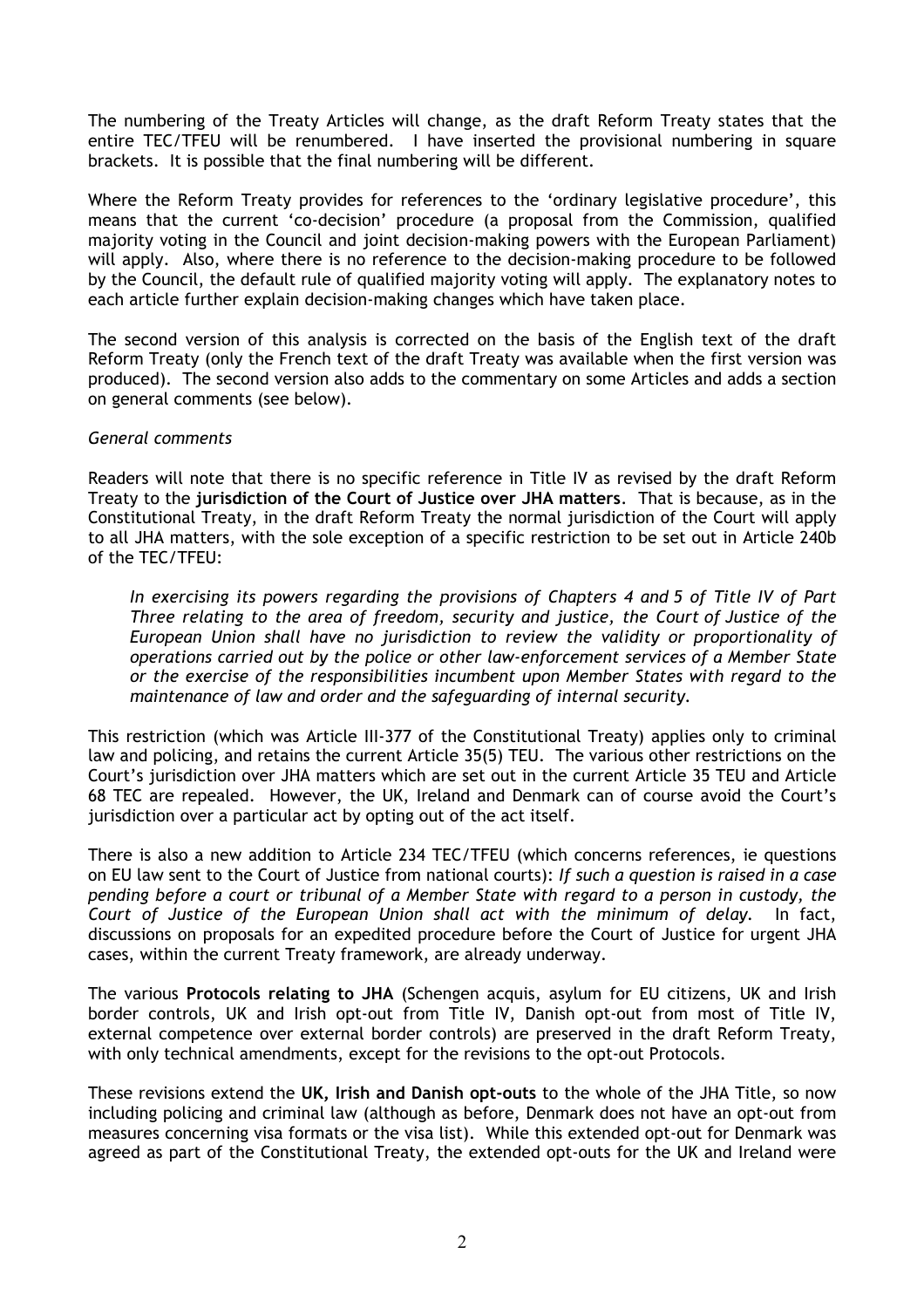agreed (as noted above) as part of the agreement to negotiate the Reform Treaty. This is therefore a major difference between the Reform Treaty and the Constitutional Treaty.

Unlike the UK and Ireland, Denmark does not have the facility to opt in to measures on a case by case basis, but it will be given the option to do so in future.

It should be noted that the mandate to negotiate the Reform Treaty raised the question of *possible further* **substantive changes to the UK and Irish JHA Protocols**, besides the extension of the UK and Irish opt-out to policing and criminal law measures. Paragraph 12 of the mandate reads, in part, as follows (emphasis added):

*It [ie the amendments to the Title IV Protocol] may also address the application of the Protocol in relation to Schengen building measures and amendments to existing measures. This extension will take account of the UK's position under the previously existing Union acquis in these areas.*

This point in the negotiation mandate raises two complex, but important, issues. The first issue raised is the relationship between the Title IV Protocol and the Schengen Protocol. Here there is an ongoing dispute as to whether the UK can use its normal Title IV opt-in to opt-in to legislation that builds upon the Schengen acquis. There is a conflict because while the Title IV Protocol allows the UK to opt in to proposed Title IV legislation on a case by case basis, without this being subject to the approval of other Member States, under the Schengen Protocol, the UK needs the approval of all (Schengen) Member States to opt in to the Schengen acquis as it stood in 1999. In the view of the Council and the Commission, the latter rule would be subverted if the UK were able to use its Title IV Protocol to opt in to measures building on the Schengen acquis in areas like external border controls, where the UK has never opted in to the underlying acquis under the Schengen Protocol.

The UK has even brought two cases before the Court of Justice on this point (Cases C-77/05 and C-137/05 *UK v Council*), challenging its exclusion from the legislation establishing the European Borders Agency and a Regulation on passport security, but an Advocate-General's Opinion of July 10<sup>th</sup> in these cases recommended ruling against the UK (it should be recalled, of course, that the opinions of Advocates-General are not binding on the judges of the Court of Justice). It is unlikely that the Court will rule in these cases before negotiation of the Reform Treaty is completed in October, although (as noted above) some last-minute changes to the text of the Treaty could always be made up until its signature in December (by which time it is more likely that the Court will have delivered its judgment).

In addition to these cases, a clarification of the relationship between the Schengen Protocol and the Title IV Protocol could address the question of giving the UK access to the immigration data (ie on refusal of entry) in the Schengen Information System, and greater access to the visa application data to be stored in the planned Visa Information System.

The second point raised by the mandate is the question of what happens if the UK does not wish to opt in to proposed amendments to legislation on (say) asylum, or the European arrest warrant, that already applied to the UK: would the UK still be covered by the previous version of the legislation at all, or in full (ie if some of the Articles in the previous version were amended or repealed)? Would the other Member States, in this scenario, still have to apply the previous version of (say) the arrest warrant legislation, or the rules on asylum responsibility, to the UK?

However, the draft Reform Treaty does *not* at this stage contain any proposed amendments to the Protocols on either of these points. Of course, there is still time to discuss this issue; the Portuguese Council Presidency (aka the Council legal service, which actually drafted the Reform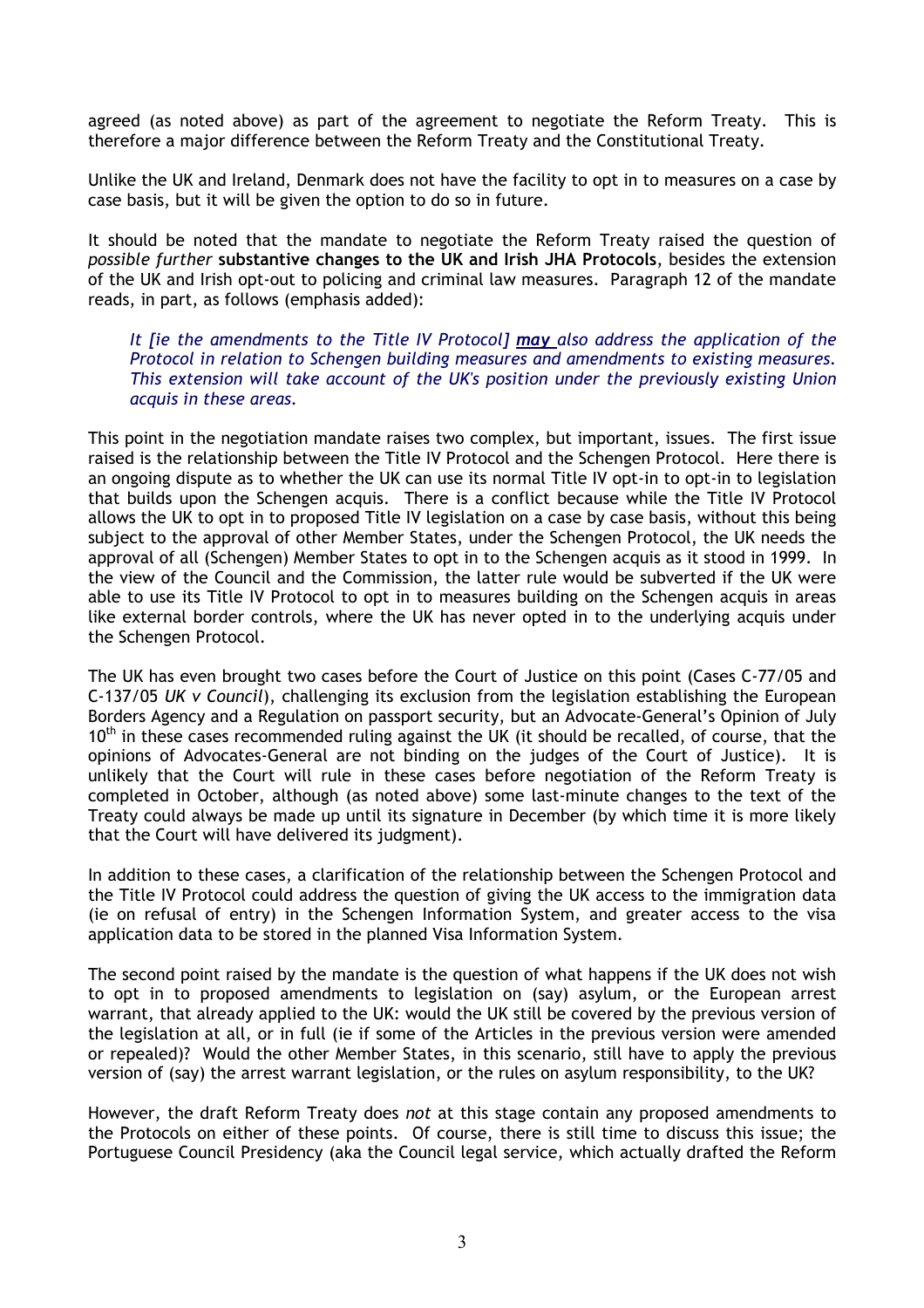Treaty) might be waiting for the UK to table proposed amendments on this issue, since presumably this issue was added to the agenda of the negotiations at the UK's behest.

Leaving aside these specific opt-outs, and the specific rules on the Schengen acquis, the **general rules on flexibility** would be amended by the draft Reform Treaty, along the lines of the Constitutional Treaty (see the new Article 10 TEU and the new Articles 280a to 280i TEC/TFEU). Among other things, these amendments abolish the distinct rules that currently apply to general third pillar flexibility (Articles 40, 40a and 40b TEU). The current first pillar rules on general flexibility (which would themselves be amended by the draft Reform Treaty) would apply to policing and criminal law in future.

Finally, a new Protocol on transitional provisions (Protocol 10 to the draft Reform Treaty) contains a clause (Article 8) that preserves **the legal effect of current third pillar measures**:

*The legal effects of the acts of the institutions, bodies, offices and agencies adopted on the basis of Titles V and VI of the Treaty on European Union prior to the entry into force of the Treaty amending the Treaty on European Union and the Treaty establishing the European Community [ie, the Reform Treaty] shall be preserved until those acts are repealed, annulled or amended in implementation of the Treaties. The same shall apply to agreements concluded between Member States on the basis of those Titles.* 

This text has been adapted from the first subparagraph of Article IV-438(3) of the Constitutional Treaty, which set out detailed rules on the process by which the Constitutional Treaty would have succeeded the existing Treaties. However, no other provision of Article IV-438 appears in the draft Reform Treaty. This clause would mean, for instance, that third pillar measures adopted before the entry into force of the Reform Treaty (or at least, Decisions and Framework Decisions) have no direct effect.

It should be noted that the clause (like its counterpart in the Constitutional Treaty) does not address the question of which jurisdictional regime for the Court of Justice (ie, the new regime or the old one) applies to third pillar measures adopted before the entry into force of the Reform Treaty.

TITLE IV

VISAS, ASYLUM, IMMIGRATION AND OTHER POLICIES RELATED TO FREE MOVEMENT OF PERSONS

# **AREA OF FREEDOM, SECURITY AND JUSTICE**

#### **CHAPTER 1 GENERAL PROVISIONS**

# *Article 61*

In order to establish progressively an area of freedom, security and justice, the Council shall adopt:

(a) within a period of five years after the entry into force of the Treaty of Amsterdam, measures aimed at ensuring the free movement of persons in accordance with Article 14, in conjunction with directly related flanking measures with respect to external border controls, asylum and immigration, in accordance with the provisions of Article 62(2) and (3) and Article 63(1)(a) and (2)(a), and measures to prevent and combat crime in accordance with the provisions of Article 31(e) of the Treaty on European Union;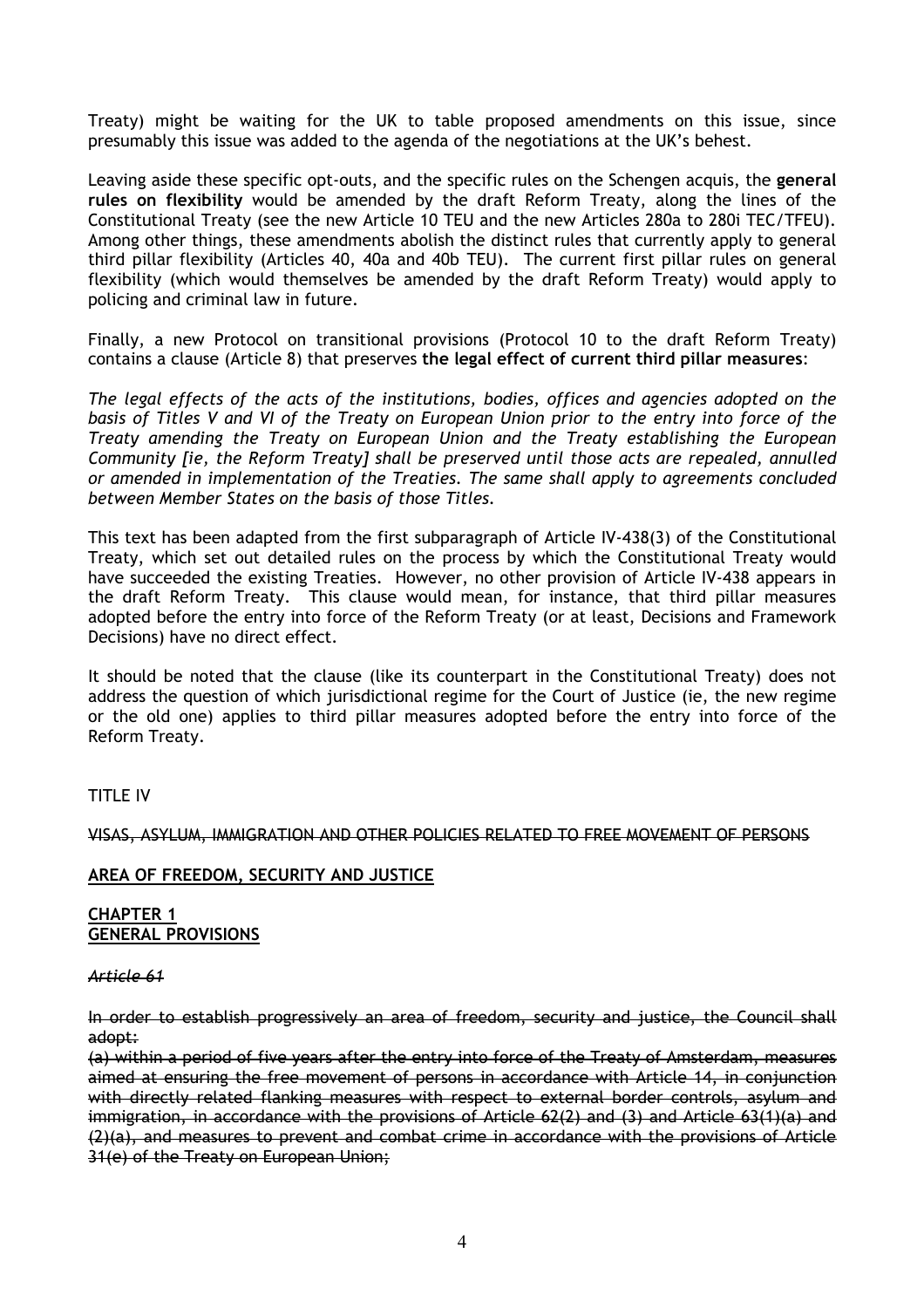(b) other measures in the fields of asylum, immigration and safeguarding the rights of nationals of third countries, in accordance with the provisions of Article 63;

(c) measures in the field of judicial cooperation in civil matters as provided for in Article 65;

(d) appropriate measures to encourage and strengthen administrative cooperation, as provided for in Article 66;

(e) measures in the field of police and judicial cooperation in criminal matters aimed at a high level of security by preventing and combating crime within the Union in accordance with the provisions of the Treaty on European Union.

# *Article 61 [67]*   $(HII-257)$

**1. The Union shall constitute an area of freedom, security and justice with respect for fundamental rights and the different legal systems and traditions of the Member States.**

**2. It shall ensure the absence of internal border controls for persons and shall frame a common policy on asylum, immigration and external border control, based on solidarity between Member States, which is fair towards third-country nationals. For the purpose of this Title, stateless persons shall be treated as third-country nationals.**

**3. The Union shall endeavour to ensure a high level of security through measures to prevent and combat crime, racism and xenophobia, and through measures for coordination and cooperation between police and judicial authorities and other competent authorities, as well as through the mutual recognition of judgments in criminal matters and, if necessary, through the approximation of criminal laws.**

**4. The Union shall facilitate access to justice, in particular through the principle of mutual recognition of judicial and extrajudicial decisions in civil matters.**

*Article 62 [68]*  (III-258)

**The European Council shall define the strategic guidelines for legislative and operational planning within the area of freedom, security and justice.**

*Article 63 [69]*   $\overline{(\text{III-259})}$ 

**National Parliaments shall ensure that the proposals and legislative initiatives submitted under Chapters 4 and 5 comply with the principle of subsidiarity, in accordance with the arrangements laid down by the Protocol on the application of the principles of subsidiarity and proportionality.**

*The draft Reform Treaty, in accordance with the IGC mandate, includes changes to this Protocol, as compared to the Constitutional Treaty (and as compared to the current Protocol on these issues). Although these changes are not specific to JHA issues, they will impact upon it.* 

*Article 64 [70]*  (III-260)

**Without prejudice to [Articles 226 to 228], the Council may, on a proposal from the Commission, adopt measures laying down the arrangements whereby Member States, in collaboration with the Commission, conduct objective and impartial evaluation of the implementation of the Union policies referred to in this Title by Member States' authorities,**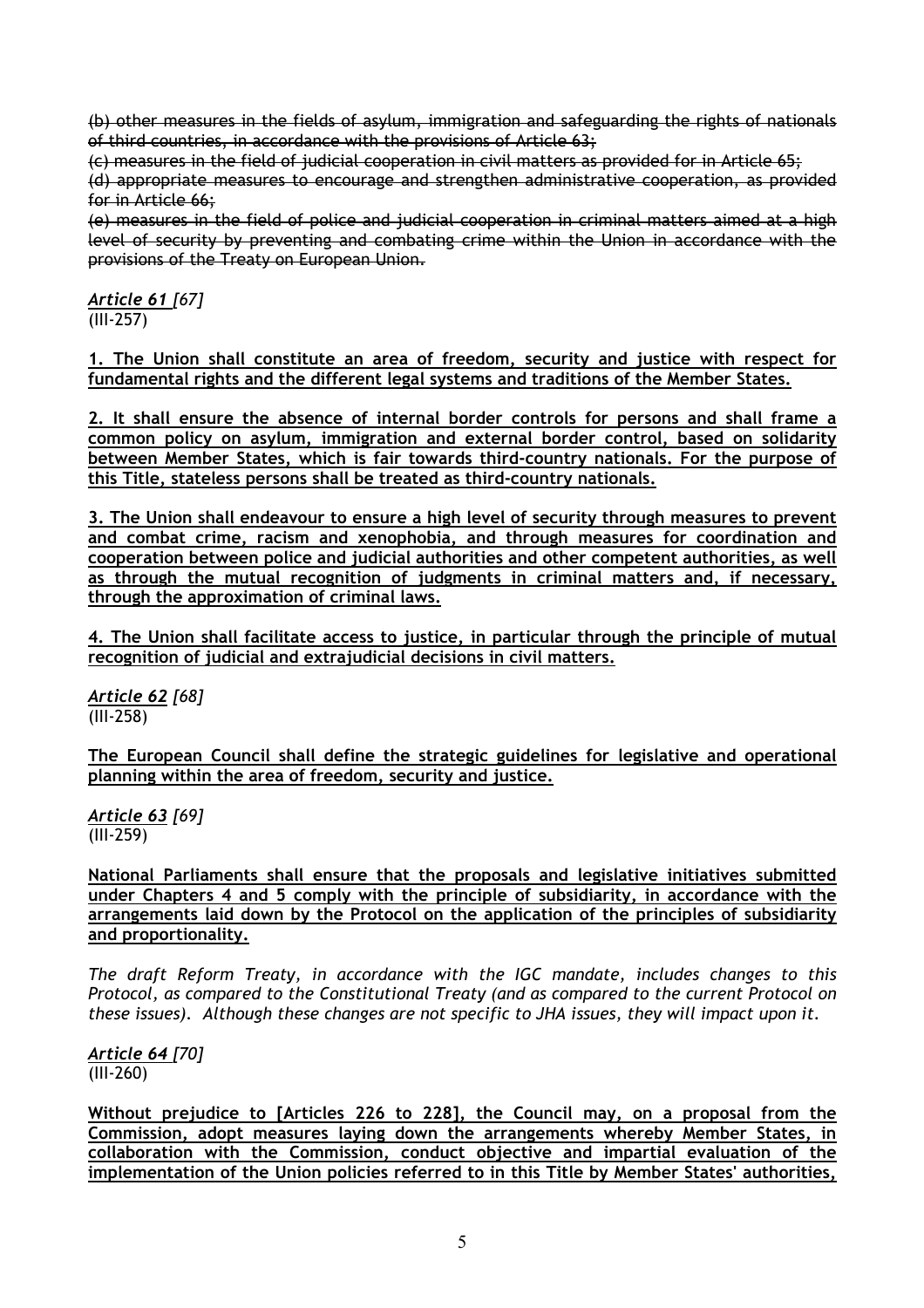**in particular in order to facilitate full application of the principle of mutual recognition. The European Parliament and national Parliaments shall be informed of the content and results of the evaluation.**

*Articles 226-228 TEC/TFEU govern infringement proceedings before the Court of Justice.* 

*Article 65 [71]*  (III-261)

**A standing committee shall be set up within the Council in order to ensure that operational cooperation on internal security is promoted and strengthened within the Union. Without prejudice to Article [207], it shall facilitate coordination of the action of Member States' competent authorities. Representatives of the Union bodies, offices and agencies concerned may be involved in the proceedings of this committee. The European Parliament and national Parliaments shall be kept informed of the proceedings.**

*Article 207 TEC/TFEU concerns the Committee of [Member States'] Permanent Representatives [to the EU] (known as Coreper), which prepares the work of the Council. This committee can be regarded as a successor to the current Article 36 Committee, which prepares the Council's policing and criminal law work, although the new committee will have a wholly operational role.*

*Article 66 [72]* (III-262)

**This Chapter shall not affect the exercise of the responsibilities incumbent upon Member States with regard to the maintenance of law and order and the safeguarding of internal security.**

*It shall be open to Member States to organize between themselves and under their responsibility forms of cooperation and coordination as they deem appropriate between the competent departments of their administrations responsible for safeguarding national security.*

*The first paragraph is identical to the current Article 33 TEU and Article 64(1) TEC.* 

*The second paragraph is new as compared to the current treaty or the Constitutional Treaty. It was agreed as part of the Reform Treaty IGC mandate.* 

*Article 67 [73]*  (III-263)

**The Council shall adopt measures to ensure administrative cooperation between the relevant departments of the Member States in the areas covered by this Title, as well as between those departments and the Commission. It shall act on a Commission proposal, subject to Article 68, and after consulting the European Parliament.**

*This provision is similar to the current Article 66 TEC, and would be subject to the same decision-making procedure (qualified majority voting in the Council, consultation of the European Parliament). This clause is, however, wider than the current Article 66 TEC because it would also apply to criminal law and policing.*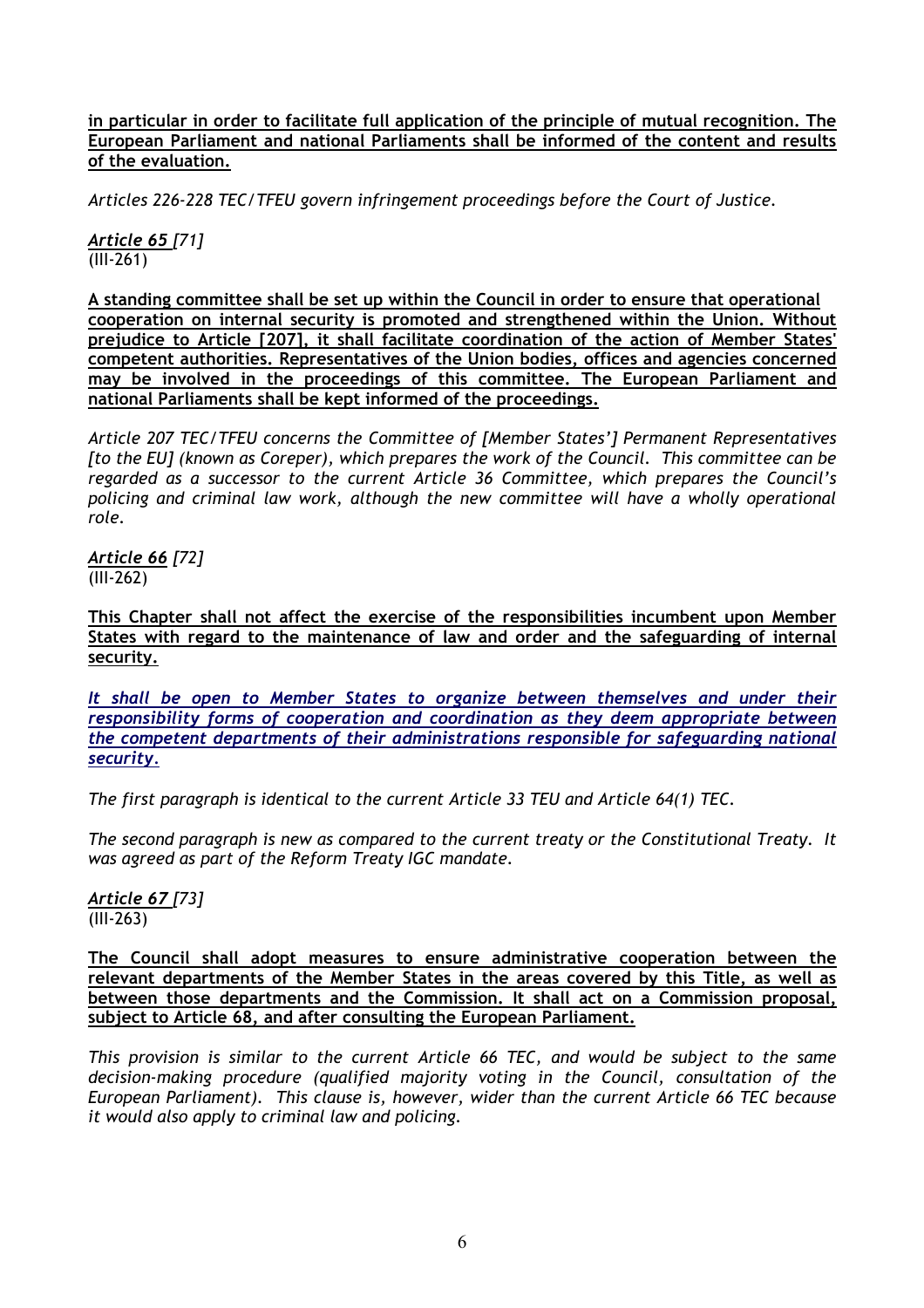*Article 67a [74]*  (III-260)

**When necessary to achieve the objectives set out in Article 61, as regards terrorism and related activities, the European Parliament and the Council, acting in accordance with the ordinary legislative procedure, shall define a framework for administrative measures with regard to capital movements and payments, such as the freezing of funds, financial assets or economic gains belonging to, or owned or held by, natural or legal persons, groups or nonstate entities.**

**The Council, on a proposal from the Commission, shall adopt measures in order to implement the framework referred to in the first paragraph.**

# **The acts referred to in this Article shall include necessary provisions on legal safeguards.**

*This is a new clause as compared to the existing Treaties ,which do not provide for any powers for the EU to adopt measures restricting the economic activities of 'domestic' groups or individuals who are deemed to be 'terrorists'.* 

*The text is based on Article III-260 of the Constitutional Treaty, which the Reform Treaty moves from the provisions concerning free movement of capital to the general provisions of the JHA Title. The UK, Irish or Danish opt-outs will therefore apply to this clause, as the draft Reform Treaty amendments to those Protocols do not provide for any exception on this point.* 

*Article 68 [75]*  (III-264)

**The acts referred to in chapters 4 and 5, together with the measures referred to in Article 67 which ensure administrative cooperation in the areas covered by these Sections, shall be adopted:**

**(a) on a proposal from the Commission, or (b) on the initiative of a quarter of the Member States.**

*This clause, taken over from the Constitutional Treaty, means that the Commission will share its monopoly on making proposals concerning policing and criminal law with a quarter of the Member States (meaning at least seven Member States, out of the current membership of 27). This compares to the current position, where the Commission or any individual Member State may make proposals in this area. There is a technical error in the draft Reform Treaty: 'Sections' should read 'Chapters'.* 

# **CHAPTER 2**

# **POLICIES ON BORDER CHECKS, ASYLUM AND IMMIGRATION**

#### *Article 62*

The Council, acting in accordance with the procedure referred to in Article 67, shall, within a period of five years after the entry into force of the Treaty of Amsterdam, adopt:

(1) measures with a view to ensuring, in compliance with Article 14, the absence of any controls on persons, be they citizens of the Union or nationals of third countries, when crossing internal borders;

(2) measures on the crossing of the external borders of the Member States which shall establish: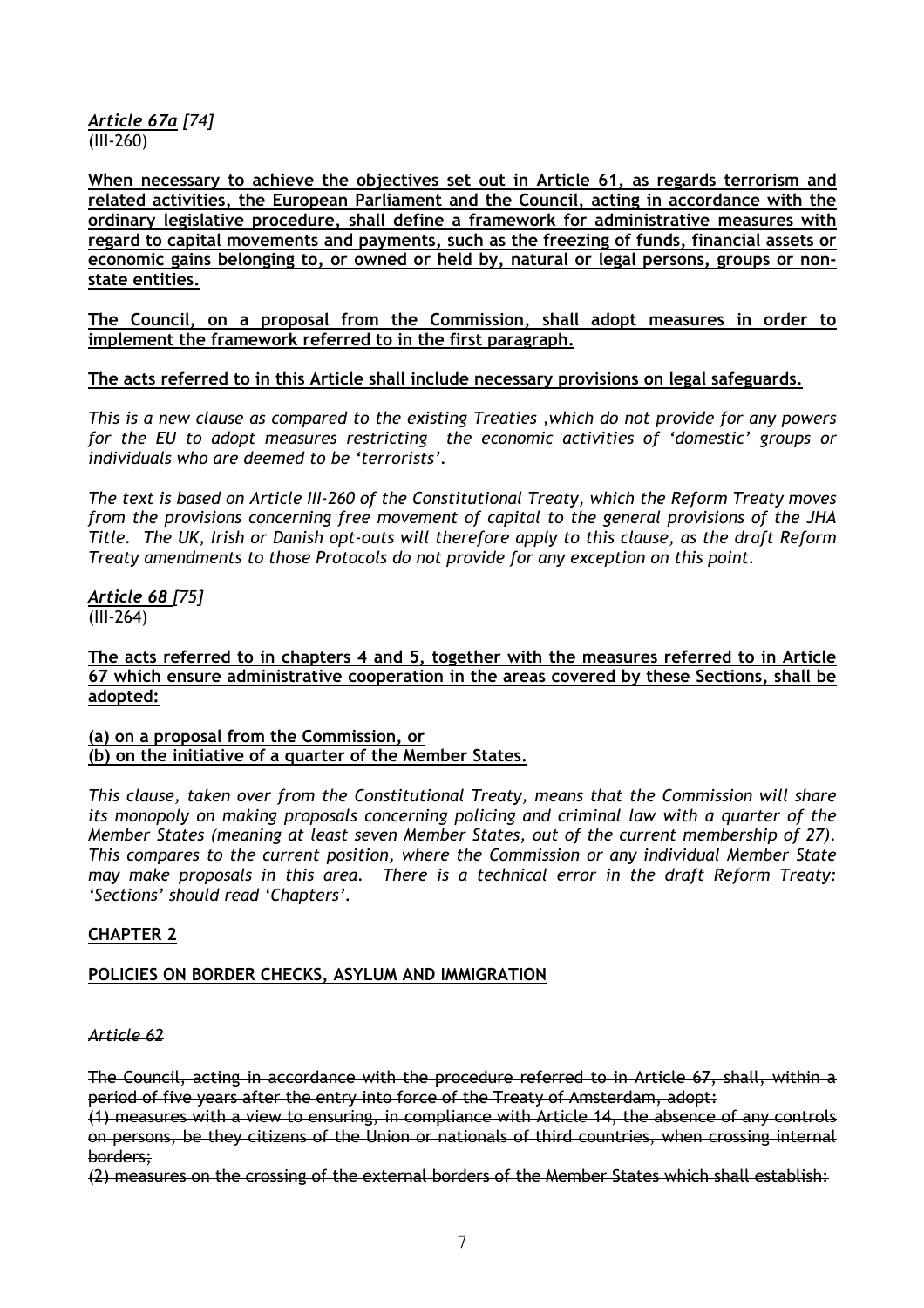(a) standards and procedures to be followed by Member States in carrying out checks on persons at such borders;

(b) rules on visas for intended stays of no more than three months, including:

(i) the list of third countries whose nationals must be in possession of visas when crossing the external borders and those whose nationals are exempt from that requirement;

(ii) the procedures and conditions for issuing visas by Member States;

(iii) a uniform format for visas;

(iv) rules on a uniform visa;

(3) measures setting out the conditions under which nationals of third countries shall have the freedom to travel within the territory of the Member States during a period of no more than three months.

# *Article 63*

The Council, acting in accordance with the procedure referred to in Article 67, shall, within a period of five years after the entry into force of the Treaty of Amsterdam, adopt:

(1) measures on asylum, in accordance with the Geneva Convention of 28 July 1951 and the Protocol of 31 January 1967 relating to the status of refugees and other relevant treaties, within the following areas:

(a) criteria and mechanisms for determining which Member State is responsible for considering an application for asylum submitted by a national of a third country in one of the Member States,

(b) minimum standards on the reception of asylum seekers in Member States,

(c) minimum standards with respect to the qualification of nationals of third countries as refugees,

(d) minimum standards on procedures in Member States for granting or withdrawing refugee status;

(2) measures on refugees and displaced persons within the following areas:

(a) minimum standards for giving temporary protection to displaced persons from third countries who cannot return to their country of origin and for persons who otherwise need international protection,

(b) promoting a balance of effort between Member States in receiving and bearing the consequences of receiving refugees and displaced persons;

(3) measures on immigration policy within the following areas:

(a) conditions of entry and residence, and standards on procedures for the issue by Member States of long term visas and residence permits, including those for the purpose of family reunion,

(b) illegal immigration and illegal residence, including repatriation of illegal residents;

(4) measures defining the rights and conditions under which nationals of third countries who are legally resident in a Member State may reside in other Member States.

Measures adopted by the Council pursuant to points 3 and 4 shall not prevent any Member State from maintaining or introducing in the areas concerned national provisions which are compatible with this Treaty and with international agreements.

Measures to be adopted pursuant to points 2(b), 3(a) and 4 shall not be subject to the five year period referred to above.

# *Article 64*

1. This Title shall not affect the exercise of the responsibilities incumbent upon Member States with regard to the maintenance of law and order and the safeguarding of internal security.

2. In the event of one or more Member States being confronted with an emergency situation characterised by a sudden inflow of nationals of third countries and without prejudice to paragraph 1, the Council may, acting by qualified majority on a proposal from the Commission,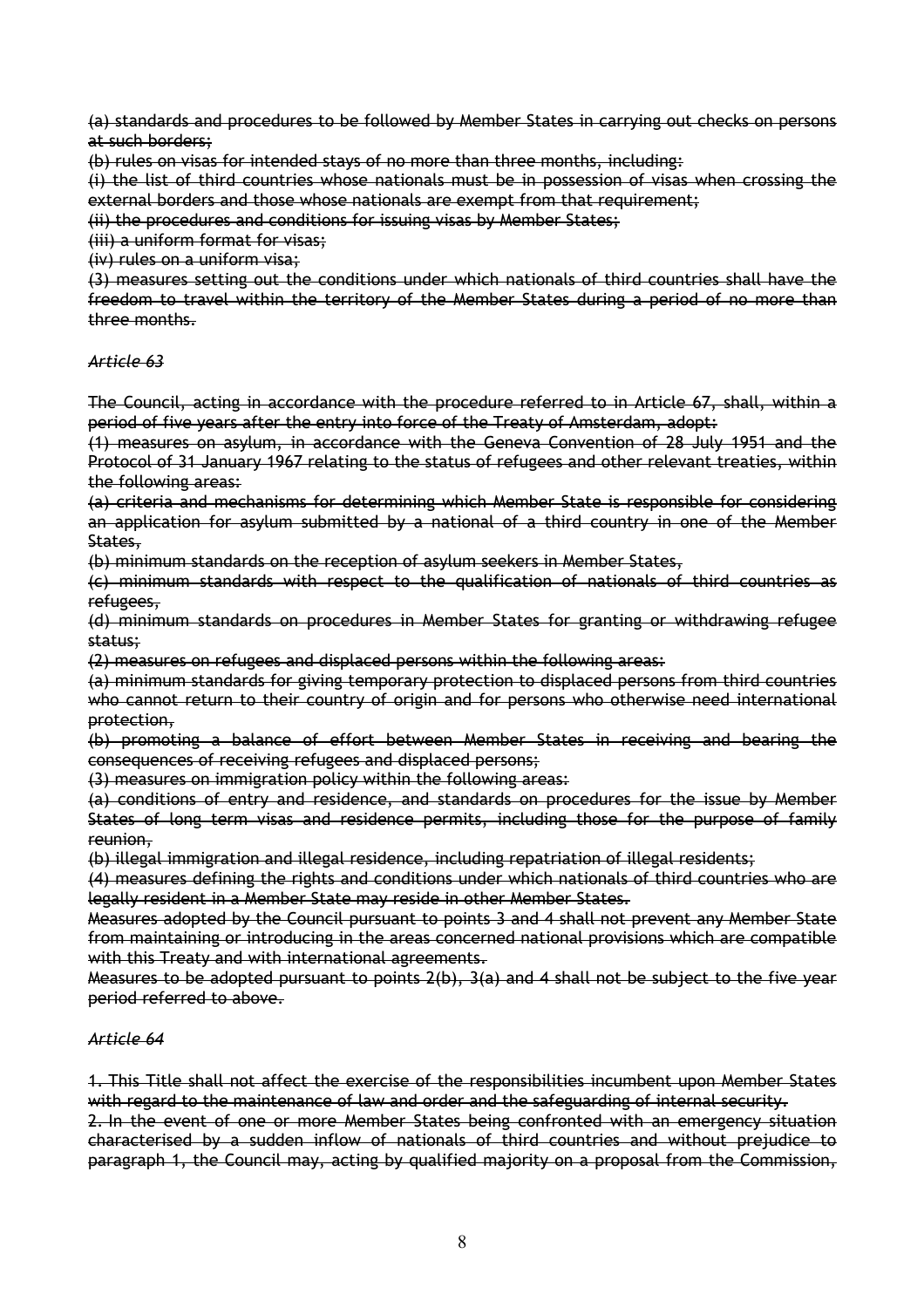adopt provisional measures of a duration not exceeding six months for the benefit of the Member States concerned.

*Article 69 [76]*  (III-265)

**1. The Union shall develop a policy with a view to:**

**(a) ensuring the absence of any controls on persons, whatever their nationality, when crossing internal borders;**

**(b) carrying out checks on persons and efficient monitoring of the crossing of external borders;**

**(c) the gradual introduction of an integrated management system for external borders.**

**2. For the purposes of paragraph 1, the European Parliament and the Council, acting in accordance with the ordinary legislative procedure, shall adopt measures concerning:**

**(a) the common policy on visas and other short-stay residence permits;**

**(b) the checks to which persons crossing external borders are subject;**

**(c) the conditions under which nationals of third countries shall have the freedom to travel within the Union for a short period;**

**(d) any measure necessary for the gradual establishment of an integrated management system for external borders;**

**(e) the absence of any controls on persons, whatever their nationality, when crossing internal borders.**

*3. If action by the Union should prove necessary to facilitate the exercise of the right referred to in Article 17b(2)(a) [of this Treaty], and if the Treaties have not provided the necessary powers, the Council, acting in accordance with a special legislative procedure, may take measures concerning passports, identity cards, residence permits or any other*  such document. The Council shall act unanimously after consulting the European *Parliament.*

#### **4. This Article shall not affect the competence of the Member States concerning the geographical demarcation of their borders, in accordance with international law.**

*Para. 3 has been moved here from Article 18(3) of the TEC, as amended by the Constitutional Treaty, in accordance with the Reform Treaty mandate. The current Article 18(3) specifies that no legislation on these issues can be adopted at all. In fact, the current practice is to adopt legislation on passports pursuant to the EC's border control powers. The right being referred to in this paragraph is 'the right [of every citizen of the Union] to move and reside freely within the territory of the Member States'.*

*Moving this provision to the border controls article means that the UK, Irish and Danish Protocols will be applicable to it, in the absence of any exclusion to the contrary in the proposed amendments to those Protocols in the draft Reform Treaty. This would be the only Treaty provision related to immigration that would be subject to unanimous voting.* 

*The powers in paragraph 2, which equate to the powers currently set out in Article 62 EC, would be subject to the ordinary legislative procedure. They are already subject to this procedure (ie, qualified majority voting and-co-decision) at present, except for visa lists and the common visa format (currently subject to QMV and consultation). However, the competence of the EU over visas and border controls would be altered by this paragraph.*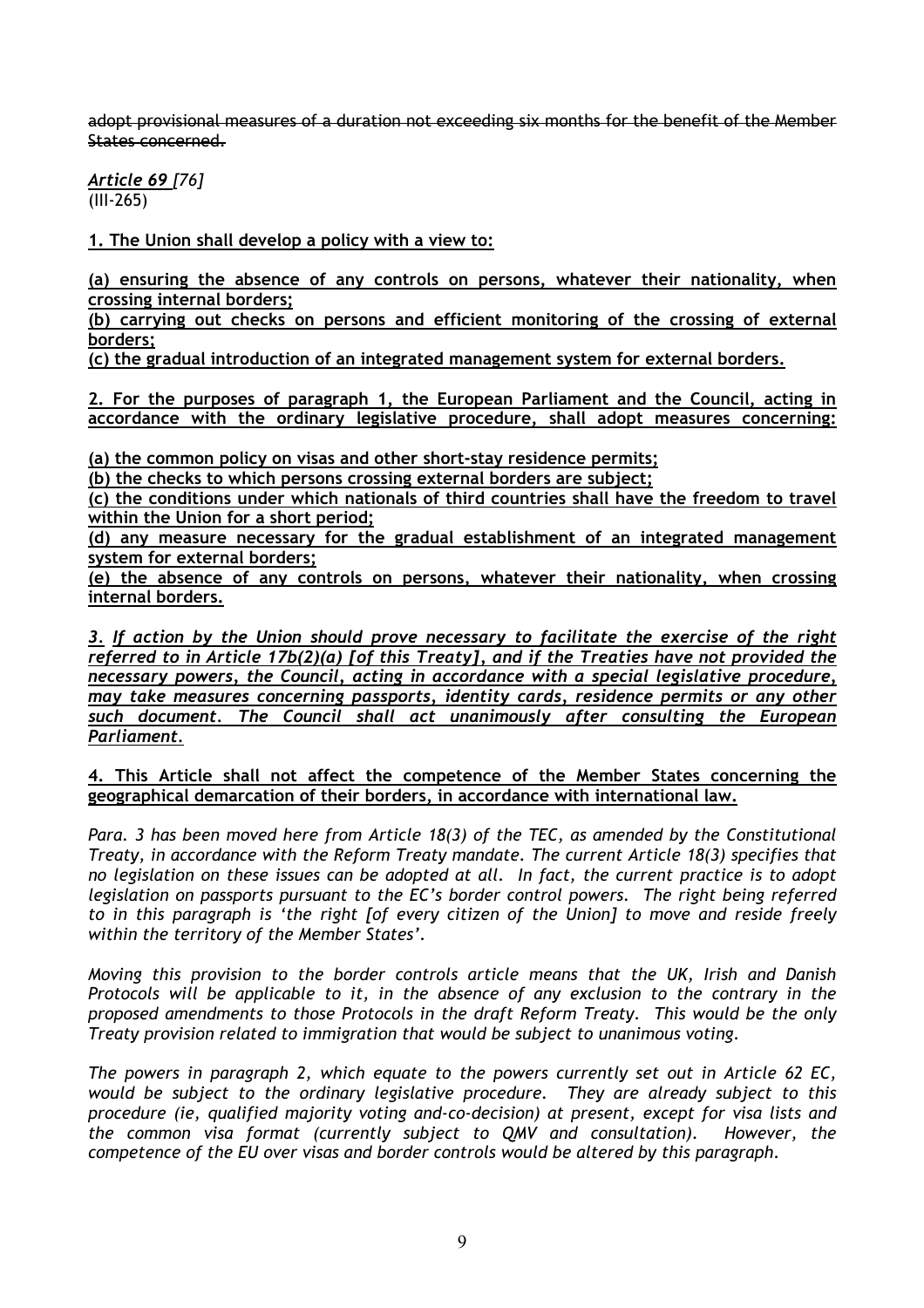*Article 69a [77]*  (III-266)

**1. The Union shall develop a common policy on asylum, subsidiary protection and temporary protection with a view to offering appropriate status to any third-country national requiring international protection and ensuring compliance with the principle of non-refoulement. This policy must be in accordance with the Geneva Convention of 28 July 1951 and the Protocol of 31 January 1967 relating to the status of refugees, and other relevant treaties.**

**2. For the purposes of paragraph 1, the European Parliament and the Council, acting in accordance with the ordinary legislative procedure, shall adopt measures for a common European asylum system comprising:**

**(a) a uniform status of asylum for nationals of third countries, valid throughout the Union; (b) a uniform status of subsidiary protection for nationals of third countries who, without obtaining European asylum, are in need of international protection;**

**(c) a common system of temporary protection for displaced persons in the event of a massive inflow;**

**(d) common procedures for the granting and withdrawing of uniform asylum or subsidiary protection status;**

**(e) criteria and mechanisms for determining which Member State is responsible for considering an application for asylum or subsidiary protection;**

**(f) standards concerning the conditions for the reception of applicants for asylum or subsidiary protection;**

**(g) partnership and cooperation with third countries for the purpose of managing inflows of people applying for asylum or subsidiary or temporary protection.**

**3. In the event of one or more Member States being confronted by an emergency situation characterised by a sudden inflow of nationals of third countries, the Council, on a proposal from the Commission, may adopt provisional measures for the benefit of the Member State(s) concerned. It shall act after consulting the European Parliament.**

*This Article can be compared to the current Articles 63(1), 63 (2) and 64(2) TEC. The decisionmaking process (QMV and co-decision) is the same as at present for asylum measures (paragraph 2), but the competence of the EU would be extended. Paragraph 3 is changed in several respects, and the obligation to consult the EP is also new.* 

*Article 69b [78]*   $\overline{(\text{III-267})}$ 

**1. The Union shall develop a common immigration policy aimed at ensuring, at all stages, the efficient management of migration flows, fair treatment of third-country nationals residing legally in Member States, and the prevention of, and enhanced measures to combat, illegal immigration and trafficking in human beings.**

**2. For the purposes of paragraph 1, the European Parliament and the Council, acting in accordance with the ordinary legislative procedure, shall adopt measures in the following areas:**

**(a) the conditions of entry and residence, and standards on the issue by Member States of long-term visas and residence permits, including those for the purpose of family reunion; (b) the definition of the rights of third-country nationals residing legally in a Member State, including the conditions governing freedom of movement and of residence in other Member States;**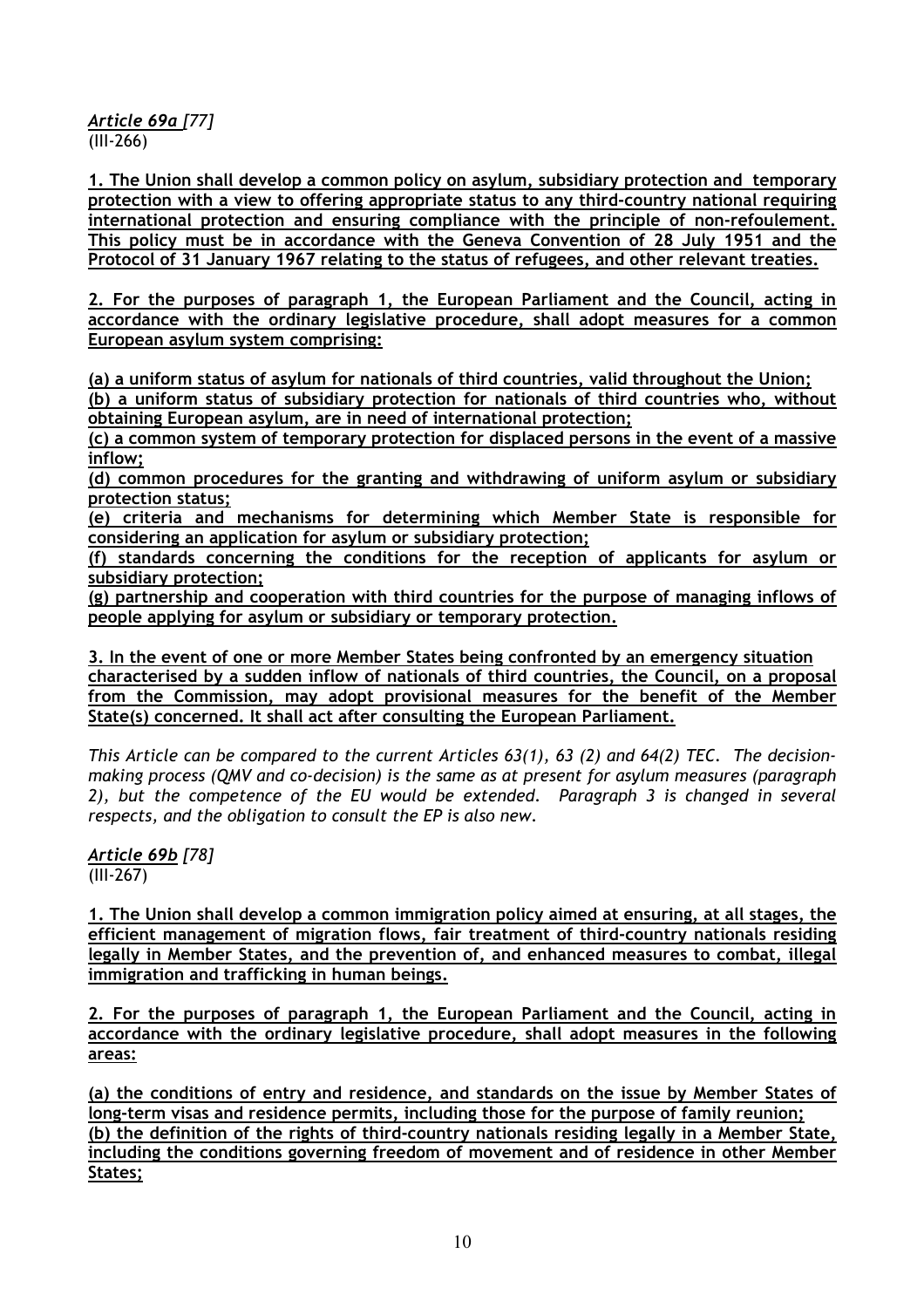**(c) illegal immigration and unauthorised residence, including removal and repatriation of persons residing without authorisation; (d) combating trafficking in persons, in particular women and children.**

**3. The Union may conclude agreements with third countries for the readmission to their countries of origin or provenance of third-country nationals who do not or who no longer fulfil the conditions for entry, presence or residence in the territory of one of the Member States.**

**4. The European Parliament and the Council, acting in accordance with the ordinary legislative procedure, may establish measures to provide incentives and support for the action of Member States with a view to promoting the integration of third-country nationals residing legally in their territories, excluding any harmonisation of the laws and regulations of the Member States.**

**5. This Article shall not affect the right of Member States to determine volumes of admission of third-country nationals coming from third countries to their territory in order to seek work, whether employed or self-employed.**

*This Article can be compared to the current Article 63(3) and (4) TEC. The EU's competences would generally be expanded somewhat, but note the limit on competence set out in paragraph 5.* 

*The decision-making process (QMV and co-decision) is the same as at present for illegal migration, but would change for legal migration, which is currently governed by unanimous voting in the Council and consultation of the EP.* 

*Note that this change will not entail the loss of a veto for the UK, Ireland or Denmark, since they have an opt-out instead of a veto in this area currently.* 

*Article 69c [79]* (III-268)

**The policies of the Union set out in this [Section] and their implementation shall be governed by the principle of solidarity and fair sharing of responsibility, including its financial implications, between the Member States. Whenever necessary, the Union acts adopted pursuant to this [Section] shall contain appropriate measures to give effect to this principle.**

*This provision is new as compared to the current Treaty. The draft Reform Treaty incorrectly refers to this 'Section' (as in the Constitutional Treaty), instead of this 'Chapter'.* 

# **Chapter 3**

# **JUDICIAL COOPERATION IN CIVIL MATTERS**

# *Article 65*

Measures in the field of judicial cooperation in civil matters having cross-border implications, to be taken in accordance with Article 67 and insofar as necessary for the proper functioning of the internal market, shall include:

(a) improving and simplifying:

- the system for cross-border service of judicial and extrajudicial documents;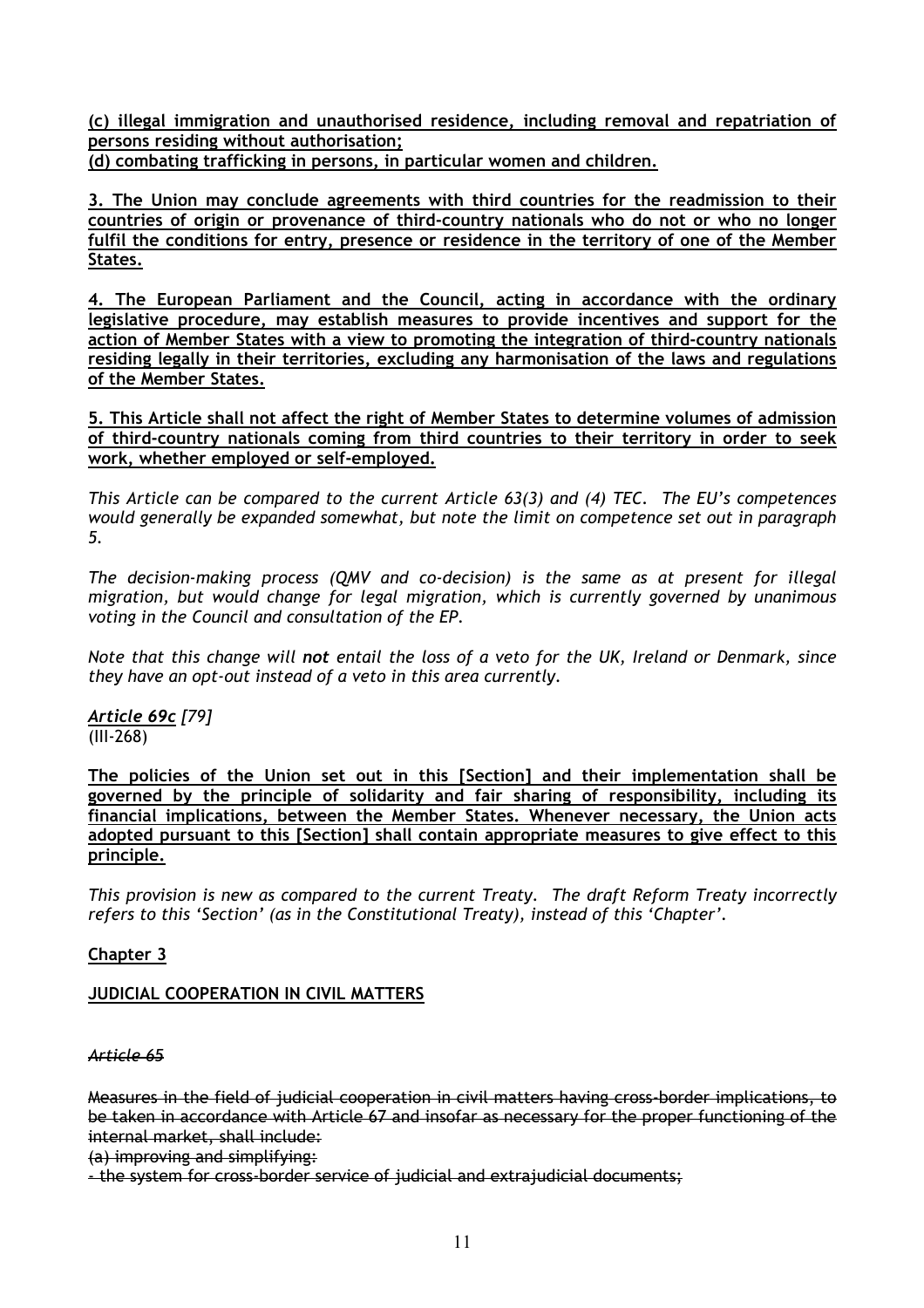- cooperation in the taking of evidence;

- the recognition and enforcement of decisions in civil and commercial cases, including decisions in extrajudicial cases;

(b) promoting the compatibility of the rules applicable in the Member States concerning the conflict of laws and of jurisdiction;

(c) eliminating obstacles to the good functioning of civil proceedings, if necessary by promoting the compatibility of the rules on civil procedure applicable in the Member States.

*Article 69d [80]*  (III-269)

**1. The Union shall develop judicial cooperation in civil matters having cross-border implications, based on the principle of mutual recognition of judgments and decisions in extrajudicial cases. Such cooperation may include the adoption of measures for the approximation of the laws and regulations of the Member States.**

**2. For the purposes of paragraph 1, the European Parliament and the Council, acting in accordance with the ordinary legislative procedure, shall adopt, particularly when necessary for the proper functioning of the internal market, measures aimed at ensuring:**

**(a) the mutual recognition and enforcement between Member States of judgments and decisions in extrajudicial cases;**

**(b) the cross-border service of judicial and extrajudicial documents;**

**(c) the compatibility of the rules applicable in the Member States concerning conflict of laws and of jurisdiction;**

**(d) cooperation in the taking of evidence;**

**(e) effective access to justice;**

**(f) the elimination of obstacles to the proper functioning of civil proceedings, if necessary by promoting the compatibility of the rules on civil procedure applicable in the Member States; (g) the development of alternative methods of dispute settlement; (h) support for the training of the judiciary and judicial staff.**

*3. Notwithstanding paragraph 2, measures concerning family law with cross-border*  implications shall be established by the Council, acting in accordance with a special *legislative procedure. The Council shall act unanimously after consulting the European Parliament.*

*4. The Council, on a proposal from the Commission, may adopt a decision determining those aspects of family law with cross-border implications which may be the subject of acts adopted by the ordinary legislative procedure. The Council shall act unanimously after consulting the European Parliament.* 

*This proposal shall be notified to the national Parliaments. If a national Parliament makes known its opposition within six months of the date of such notification, the decision shall not be adopted. In the absence of opposition, the Council may adopt the decision.*

*Article 67(2) TEC presently allows the Council, acting unanimously after consulting the EP, to extend QMV and co-decision to family law, without a requirement of national parliamentary control. This possibility was retained in the Constitutional Treaty, with the amendment that the Commission would have a monopoly over any proposal to this end.*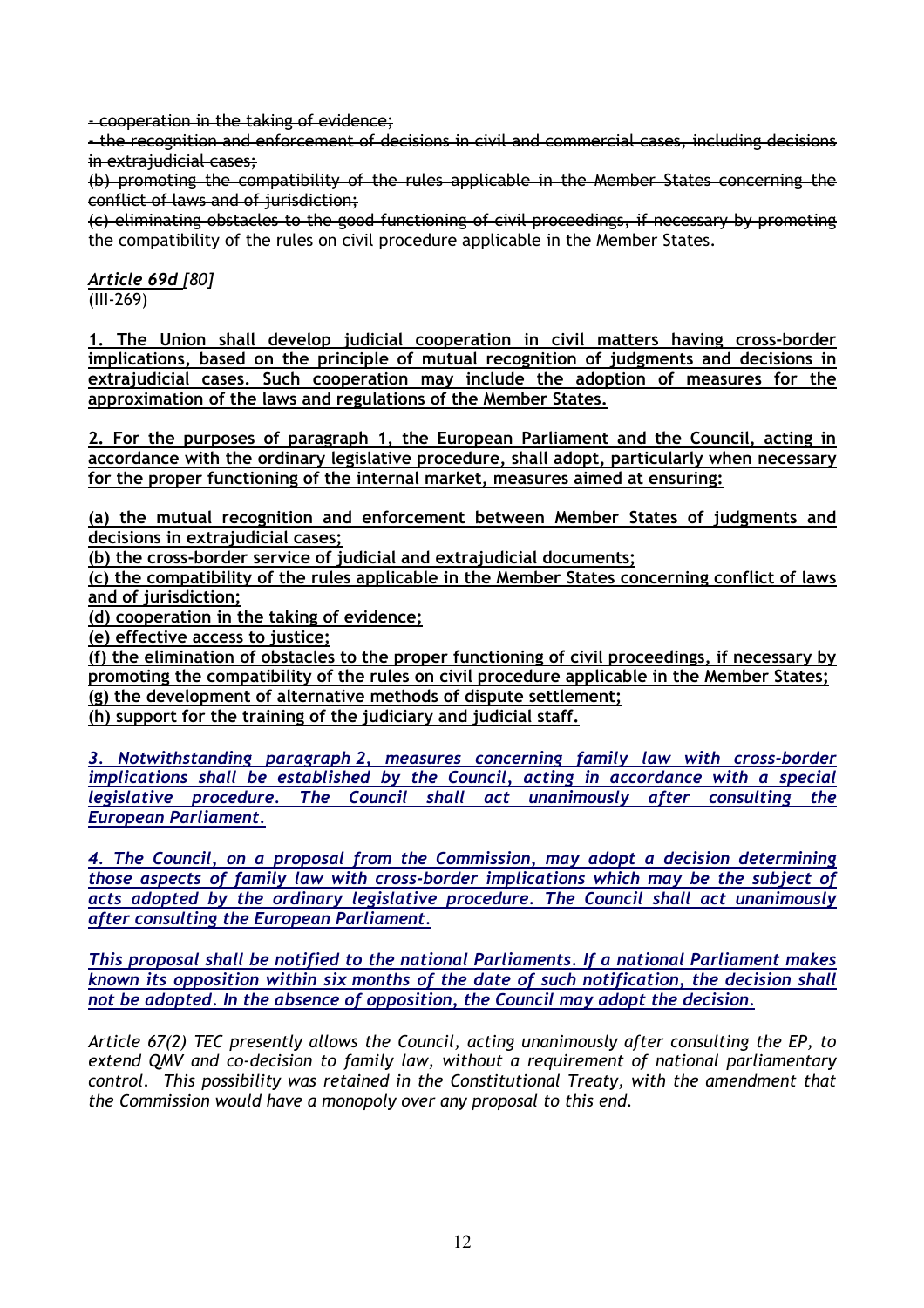*The text of Article III-269(3) of the Constitutional Treaty was as follows:* 

*3. Notwithstanding paragraph 2, a European law or framework law of the Council shall establish measures concerning family law with cross-border implications. The Council shall act unanimously after consulting the European Parliament.* 

*The Council, on a proposal from the Commission, may adopt a European decision determining those aspects of family law with cross-border implications which may be the subject of acts adopted by the ordinary legislative procedure. The Council shall act unanimously after consulting the European Parliament.* 

*The Reform Treaty mandate included a change to this provision (see para. 4 of the new Article), giving national parliaments control over any extension of QMV and co-decision to the issue of family law. This actually gives more power to national parliaments over this issue than they have at present.* 

*This specific 'passerelle' is therefore identical, as far as national parliaments are concerned, to the general 'passerelle' in Article 33(3) TEU, as amended by the draft Reform Treaty. However, the specific and general 'passerelles' still differ in that the family law 'passerelle' is subject to a Commission monopoly and mere consultation of the EP (rather than the right of consent), and in that the family law 'passerelle' decision would be taken by the Council, not the European Council.* 

*Otherwise this Article is comparable, but not identical, to the current Article 65 EC. Apart from family law, decision-making remains subject to QMV and co-decision, which has applied to this area since 1 February 2003, when the Treaty of Nice entered into force (see Article 67(5) EC). As for EU competence, the new clause applies 'particularly' when necessary for the functioning of the internal market, and express reference is made to access to justice, alternative dispute settlement and support for training. In fact, measures on these additional issues have already been adopted (as regards legal aid and training as part of the EC civil law programme) or proposed (ADR) under the current Article 65 TEC.* 

# **Chapter 4**

#### **JUDICIAL COOPERATION IN CRIMINAL MATTERS**

#### *Article 66*

The Council, acting in accordance with the procedure referred to in Article 67, shall take measures to ensure cooperation between the relevant departments of the administrations of the Member States in the areas covered by this Title, as well as between those departments and the Commission.

#### *Article 67*

1. During a transitional period of five years following the entry into force of the Treaty of Amsterdam, the Council shall act unanimously on a proposal from the Commission or on the initiative of a Member State and after consulting the European Parliament.

2. After this period of five years:

- the Council shall act on proposals from the Commission; the Commission shall examine any request made by a Member State that it submit a proposal to the Council;

- the Council, acting unanimously after consulting the European Parliament, shall take a decision with a view to providing for all or parts of the areas covered by this Title to be governed by the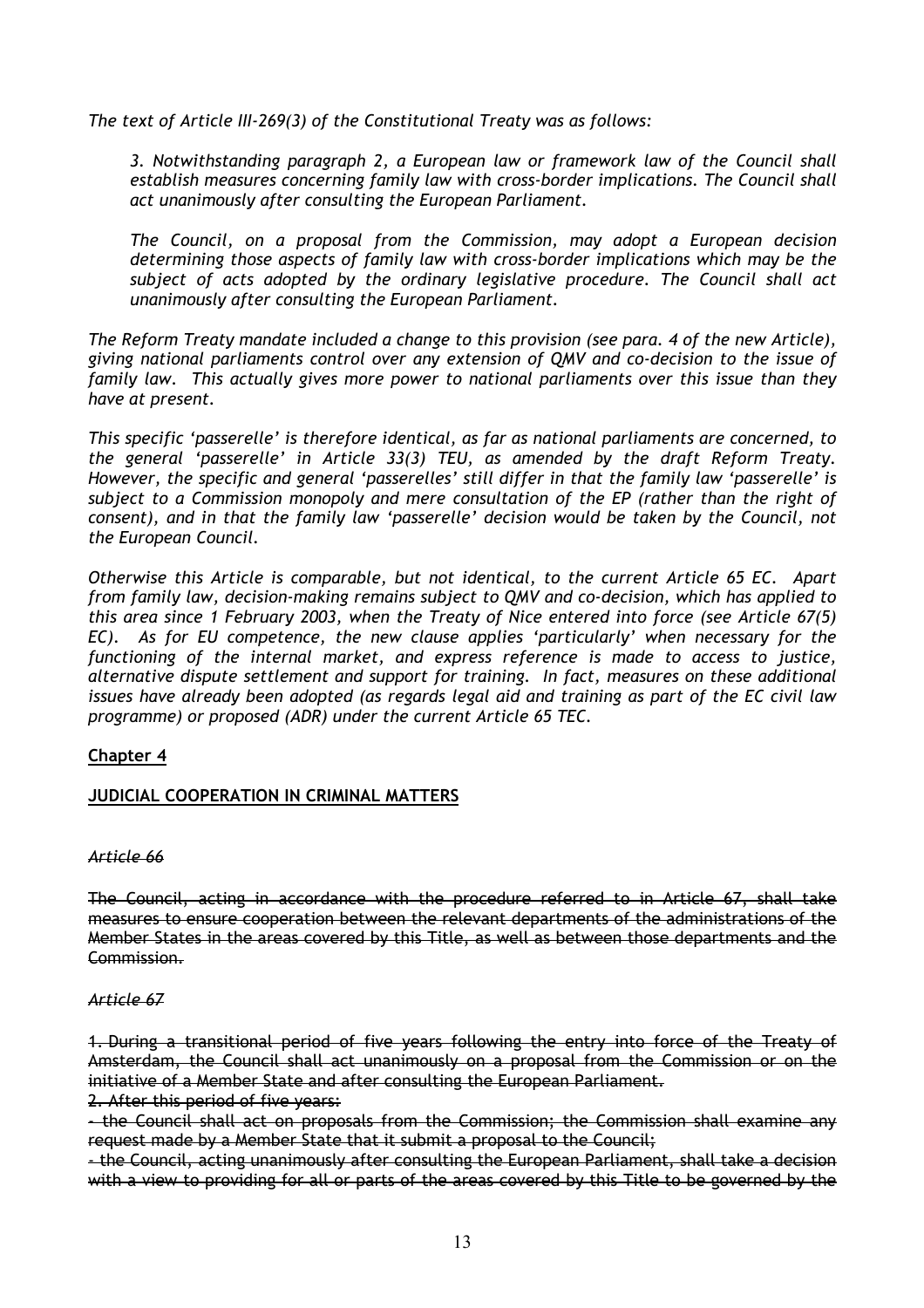procedure referred to in Article 251 and adapting the provisions relating to the powers of the Court of Justice.

3. By derogation from paragraphs 1 and 2, measures referred to in Article 62(2)(b) (i) and (iii) shall, from the entry into force of the Treaty of Amsterdam, be adopted by the Council acting by a qualified majority on a proposal from the Commission and after consulting the European Parliament.

4. By derogation from paragraph 2, measures referred to in Article 62(2)(b) (ii) and (iv) shall, after a period of five years following the entry into force of the Treaty of Amsterdam, be adopted by the Council acting in accordance with the procedure referred to in Article 251.

5. By derogation from paragraph 1, the Council shall adopt, in accordance with the procedure referred to in Article 251:

- the measures provided for in Article 63(1) and (2)(a) provided that the Council has previously adopted, in accordance with paragraph 1 of this article, Community legislation defining the common rules and basic principles governing these issues,

- the measures provided for in Article 65 with the exception of aspects relating to family law.

*Article 69e [81]* (III-270)

**1. Judicial cooperation in criminal matters in the Union shall be based on the principle of mutual recognition of judgments and judicial decisions and shall include the approximation of the laws and regulations of the Member States in the areas referred to in paragraph 2 and in Article 69f.**

**The European Parliament and the Council, acting in accordance with the ordinary legislative procedure, shall adopt measures to:**

**(a) lay down rules and procedures for ensuring recognition throughout the Union of all forms of judgments and judicial decisions;**

**(b) prevent and settle conflicts of jurisdiction between Member States;**

**(c) support the training of the judiciary and judicial staff;**

**(d) facilitate cooperation between judicial or equivalent authorities of the Member States in relation to proceedings in criminal matters and the enforcement of decisions.**

**2. To the extent necessary to facilitate mutual recognition of judgments and judicial decisions and police and judicial cooperation in criminal matters having a cross-border dimension, the European Parliament and the Council, may, by means of directives adopted in accordance with the ordinary legislative procedure, establish minimum rules. Such rules shall take into account the differences between the legal traditions and systems of the Member States.**

**They shall concern:**

**(a) mutual admissibility of evidence between Member States;**

**(b) the rights of individuals in criminal procedure;**

**(c) the rights of victims of crime;**

**(d) any other specific aspects of criminal procedure which the Council has identified in advance by a decision; for the adoption of such a decision, the Council shall act unanimously after obtaining the consent of the European Parliament.**

**Adoption of the minimum rules referred to in this paragraph shall not prevent Member States from maintaining or introducing a higher level of protection for individuals.**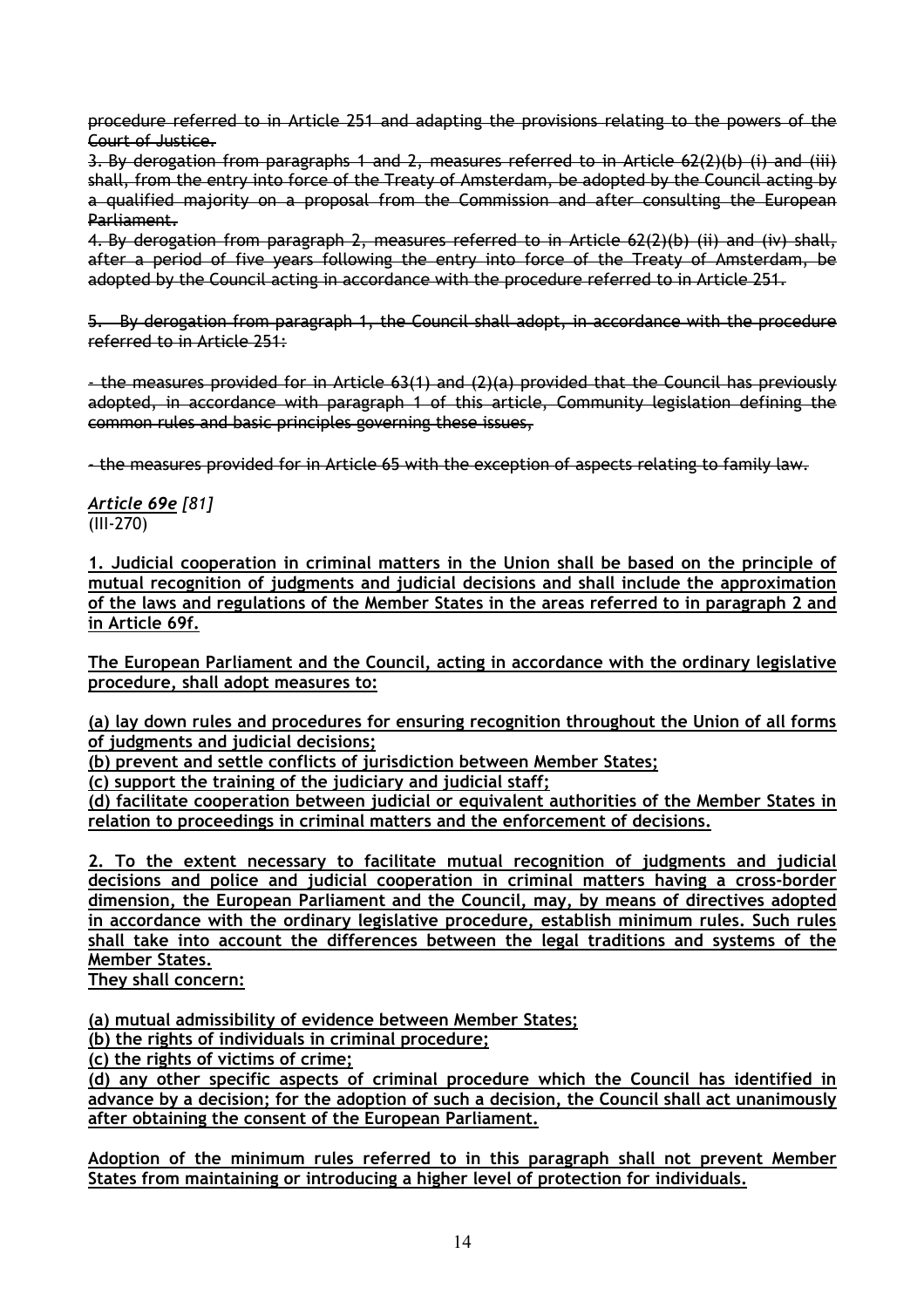*3. Where a member of the Council considers that a draft directive as referred to in paragraph 2 would affect fundamental aspects of its criminal justice system, it may request that the draft directive be referred to the European Council. In that case, the ordinary legislative procedure shall be suspended. After discussion, and in case of a consensus, the European Council shall, within four months of this suspension, refer the draft back to the Council, which shall terminate the suspension of the ordinary legislative procedure.*

*Within the same timeframe, in case of disagreement, and if at least nine of the Member States wish to establish enhanced cooperation on the basis of the draft directive concerned, they shall notify the European Parliament, the Council and the Commission accordingly. In such a case, the authorisation to proceed with enhanced cooperation referred to in Article [10(x)] of the Treaty of European Union and Article [280x] of this Treaty shall be deemed to be granted and the provisions on enhanced cooperation shall apply.*

*The changes agreed in the IGC mandate entailed a replacement of paragraphs 3 and 4 of Article III-270 of the Constitutional Treaty, which provided as follows:* 

*3. Where a member of the Council considers that a draft European framework law [Directive] as referred to in paragraph 2 would affect fundamental aspects of its criminal justice system, it may request that the draft framework law [Directive] be referred to the European Council. In that case, the procedure referred to in Article III-396 251 shall be suspended. After discussion, the European Council shall, within four months of this suspension, either:* 

*(a) refer the draft back to the Council, which shall terminate the suspension of the procedure referred to in Article III-396 251, or* 

*(b) request the Commission or the group of Member States from which the draft originates to submit a new draft; in that case, the act originally proposed shall be deemed not to have been adopted.* 

*4. If, by the end of the period referred to in paragraph 3, either no action has been taken by the European Council or if, within 12 months from the submission of a new draft under paragraph 3(b), the European framework law has not been adopted, and at least one third of the Member States wish to establish enhanced cooperation on the basis of the draft framework law concerned, they shall notify the European Parliament, the Council and the Commission accordingly.* 

*In such a case, the authorisation to proceed with enhanced cooperation referred to in Articles I-44(2) and III-419(1) shall be deemed to be granted and the provisions on enhanced cooperation shall apply.* 

*These changes clarify the prospect of applying an 'emergency brake' and the possibility of a group of Member States applying a 'flexibility' procedure afterward. This is distinct from the UK, Irish and Danish power to opt out of proposals at the outset. Note that the 'emergency brake' does not apply to paragraph 1.* 

*The voting procedure otherwise is QMV and co-decision, a change from the present unanimity and consultation.* 

*The competence on these issues is far more precise than the current Article 31(1)(a) to (d) TEU, but whether it is wider or narrower than Article 31(1)(a) to (d) TEU depends on the scope of*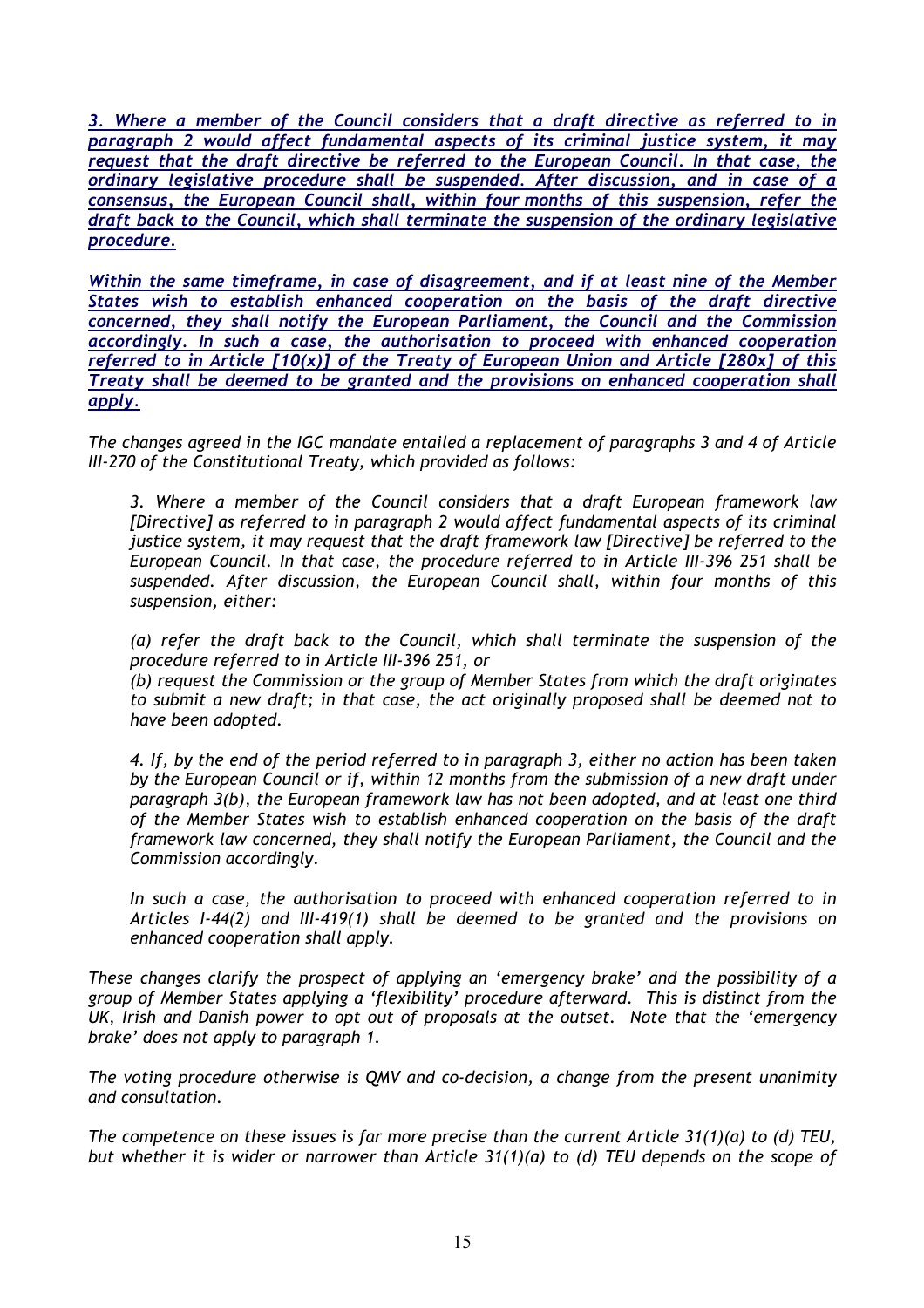*Article 31(1)(a) to (d), and there is major dispute about the scope of those provisions. The current provisions are as follows:* 

*1. Common action on judicial cooperation in criminal matters shall include:* 

*(a) facilitating and accelerating cooperation between competent ministries and judicial or equivalent authorities of the Member States in relation to proceedings and the enforcement of decisions;* 

*(b) facilitating extradition between Member States;* 

*(c) ensuring compatibility in rules applicable in the Member States, as may be necessary to improve such cooperation;* 

*(d) preventing conflicts of jurisdiction between Member States…* 

*Article 69f [82]*   $\overline{(\text{III-271})}$ 

**1. The European Parliament and the Council may, by means of directives adopted in accordance with the ordinary legislative procedure, establish minimum rules concerning the definition of criminal offences and sanctions in the areas of particularly serious crime with a cross-border dimension resulting from the nature or impact of such offences or from a special need to combat them on a common basis.**

**These areas of crime are the following: terrorism, trafficking in human beings and sexual exploitation of women and children, illicit drug trafficking, illicit arms trafficking, money laundering, corruption, counterfeiting of means of payment, computer crime and organised crime.**

**On the basis of developments in crime, the Council may adopt a decision identifying other areas of crime that meet the criteria specified in this paragraph. It shall act unanimously after obtaining the consent of the European Parliament.**

**2. If the approximation of criminal laws and regulations of the Member States proves essential to ensure the effective implementation of a Union policy in an area which has been subject to harmonisation measures, directives may establish minimum rules with regard to the definition of criminal offences and sanctions in the area concerned. Such directives shall be adopted by the same ordinary or special legislative procedure as was followed for the adoption of the harmonisation measures in question, without prejudice to Article 68.**

*3. Where a member of the Council considers that a draft directive as referred to in paragraphs 1 or 2 would affect fundamental aspects of its criminal justice system, it may request that the draft directive be referred to the European Council. In that case, the ordinary legislative procedure shall be suspended. After discussion, and in case of a consensus, the European Council shall, within four months of this suspension, refer the draft back to the Council, which shall terminate the suspension of the ordinary legislative procedure.*

*Within the same timeframe, in case of disagreement, and if at least nine Member States wish to establish enhanced cooperation on the basis of the draft directive concerned, they shall notify the European Parliament, the Council and the Commission accordingly. In such a case, the authorisation to proceed with enhanced cooperation referred to in Article [10(x)] of the Treaty of European Union and Article [280x] of this Treaty shall be deemed to be granted and the provisions on enhanced cooperation shall apply.*

*Again, the changes agreed in the IGC mandate clarify the prospect of applying an 'emergency brake' and the possibility of a group of Member States applying a 'flexibility' procedure*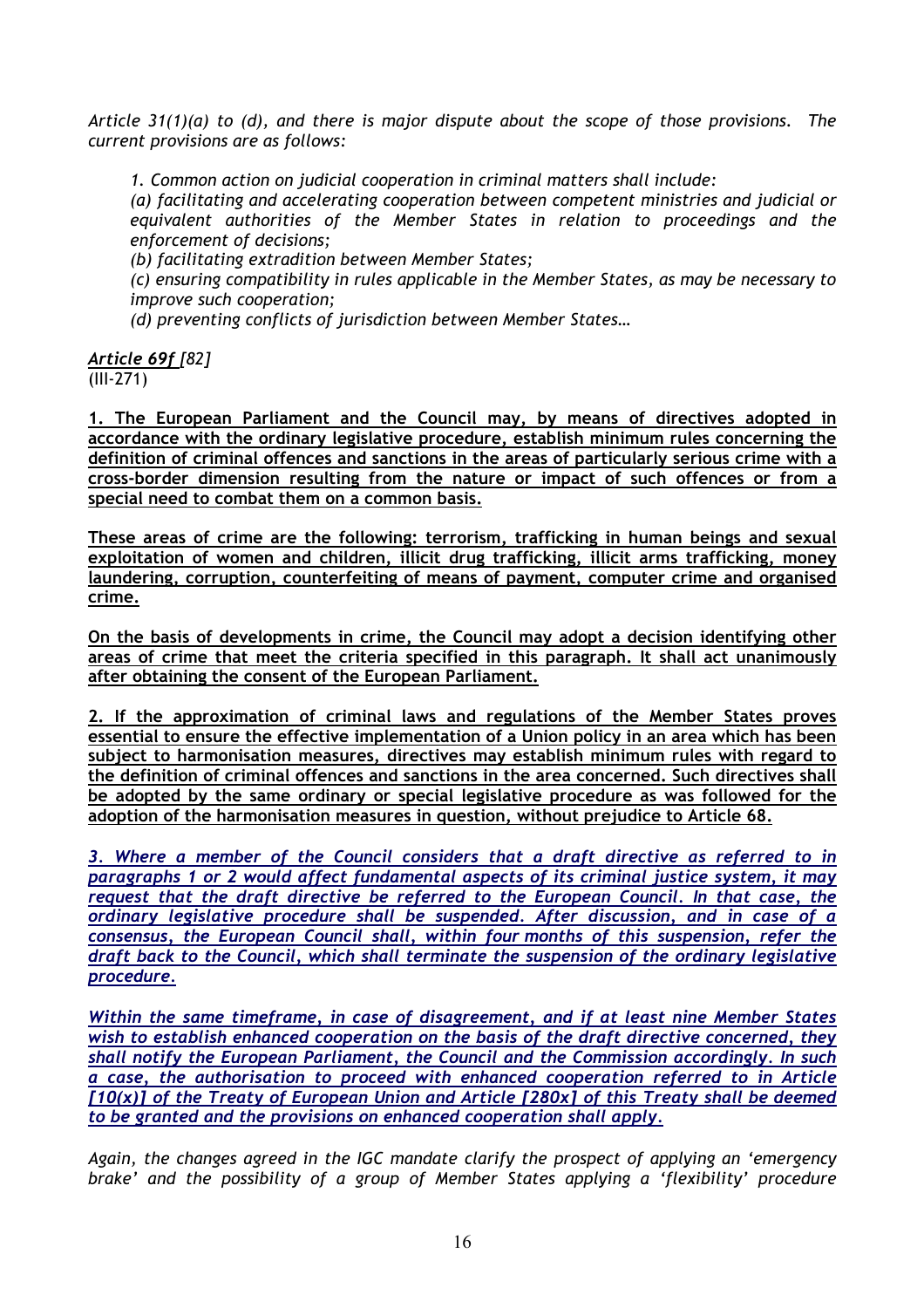*afterward. This is again distinct from the separate opt-outs for the UK, Ireland and Denmark for each Title IV measure. The relevant provisions of the Constitutional Treaty were as follows:* 

*3. Where a member of the Council considers that a draft European framework law as referred to in paragraph 1 or 2 would affect fundamental aspects of its criminal justice system, it may request that the draft framework law be referred to the European Council. In that case, where the procedure referred to in Article III-396 is applicable, it shall be suspended. After discussion, the European Council shall, within four months of this suspension, either:* 

*(a) refer the draft back to the Council, which shall terminate the suspension of the procedure referred to in Article III-396 where it is applicable, or* 

*(b) request the Commission or the group of Member States from which the draft originates to submit a new draft; in that case, the act originally proposed shall be deemed not to have been adopted.* 

*4. If, by the end of the period referred to in paragraph 3, either no action has been taken by the European Council or if, within 12 months from the submission of a new draft under paragraph 3(b), the European framework law has not been adopted, and at least one third of the Member States wish to establish enhanced cooperation on the basis of the draft framework law concerned, they shall notify the European Parliament, the Council and the Commission accordingly.* 

*In such a case, the authorisation to proceed with enhanced cooperation referred to in Articles I-44(2) and III-419(1) shall be deemed to be granted and the provisions on enhanced cooperation shall apply.* 

*The voting procedure otherwise is QMV and co-decision, a change from the present unanimity and consultation.* 

*The competence on these issues is far more precise than the current Article 31(1)(e) TEU, which provides as follows:* 

*Common action on judicial cooperation in criminal matters shall include:* 

*…(e) progressively adopting measures establishing minimum rules relating to the constituent elements of criminal acts and to penalties in the fields of organised crime, terrorism and illicit drug trafficking.* 

*Paragraph 2 would resolve a long-running dispute as to whether, and to what extent, under the current Treaties, the 'first pillar' can be used to adopt criminal law measures (see the judgment in Case C-176/03 and the opinion in the pending Case C-440/05).* 

*It should be noted that the UK, Ireland and Denmark will be able to adopt out of criminal law measures adopted to enforce (current) 'first pillar' rules pursuant to paragraph 2, whereas at the moment they have no such power except where the measures concern immigration law or (for the UK and Denmark) the euro (and in most cases, they also lack a veto over the relevant subject matter).* 

*The Reform Treaty and the Constitutional Treaty both make no mention of the prospect that a Member State might wish to pull the emergency brake set out in paragraph 3 during adoption of a special legislative procedure. Presumably this is because nearly every special legislative procedure involves unanimous voting, so an objecting Member State could just veto the proposal. But in that case, there would be no expedited approval of 'enhanced cooperation'*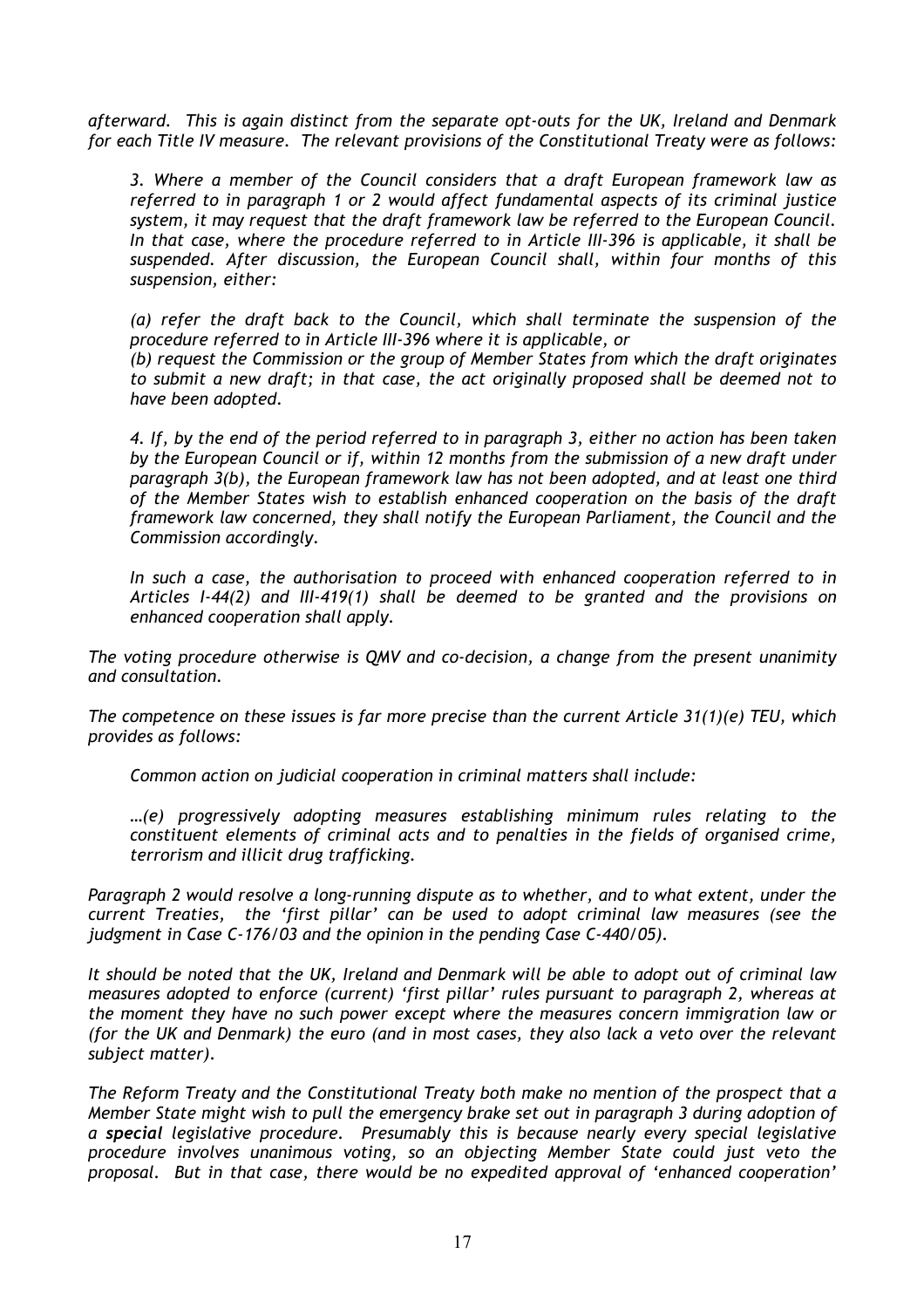*for a group of Member States that still wanted to go ahead with the proposal – they would have to use the ordinary rules on enhanced cooperation instead.* 

*Note also that paragraph 2 appears to limit its scope to areas where a legislative procedure applies. Therefore it could not apply to EU foreign policy or to international sanctions, for instance.* 

*Article 69g [83]*  (III-272)

**The European Parliament and the Council, acting in accordance with the ordinary legislative procedure, may establish measures to promote and support the action of Member States in the field of crime prevention, excluding any harmonisation of the laws and regulations of the Member States.**

*There is no express legal base on this issue at present, but measures on crime prevention have been adopted as part of the EU's criminal law funding programmes. The voting procedure is QMV and co-decision, a change from the present unanimity and consultation.* 

*Article 69h [84]* (III-273)

**1. Eurojust's mission shall be to support and strengthen coordination and cooperation between national investigating and prosecuting authorities in relation to serious crime affecting two or more Member States or requiring a prosecution on common bases, on the basis of operations conducted and information supplied by the Member States' authorities and by Europol.**

**In this context, the European Parliament and the Council, by means of regulations adopted in accordance with the ordinary legislative procedure, shall determine Eurojust's structure, operation, field of action and tasks. Those tasks may include:**

**(a) the initiation of criminal investigations, as well as proposing the initiation of prosecutions, conducted by competent national authorities, particularly those relating to offences against the financial interests of the Union;**

**(b) the coordination of investigations and prosecutions referred to in point (a);**

**(c) the strengthening of judicial cooperation, including by resolution of conflicts of jurisdiction and by close cooperation with the European Judicial Network.**

**These regulations shall also determine arrangements for involving the European Parliament and national Parliaments in the evaluation of Eurojust's activities.**

**2. In the prosecutions referred to in paragraph 1, and without prejudice to Article 69i, formal acts of judicial procedure shall be carried out by the competent national officials.**

*The voting procedure is QMV and co-decision, a change from the present unanimity and consultation. The current legal base relating to Eurojust, Article 31(2) TEU, provides as follows:* 

*2. The Council shall encourage cooperation through Eurojust by:* 

*a) enabling Eurojust to facilitate proper coordination between Member States' national prosecuting authorities;*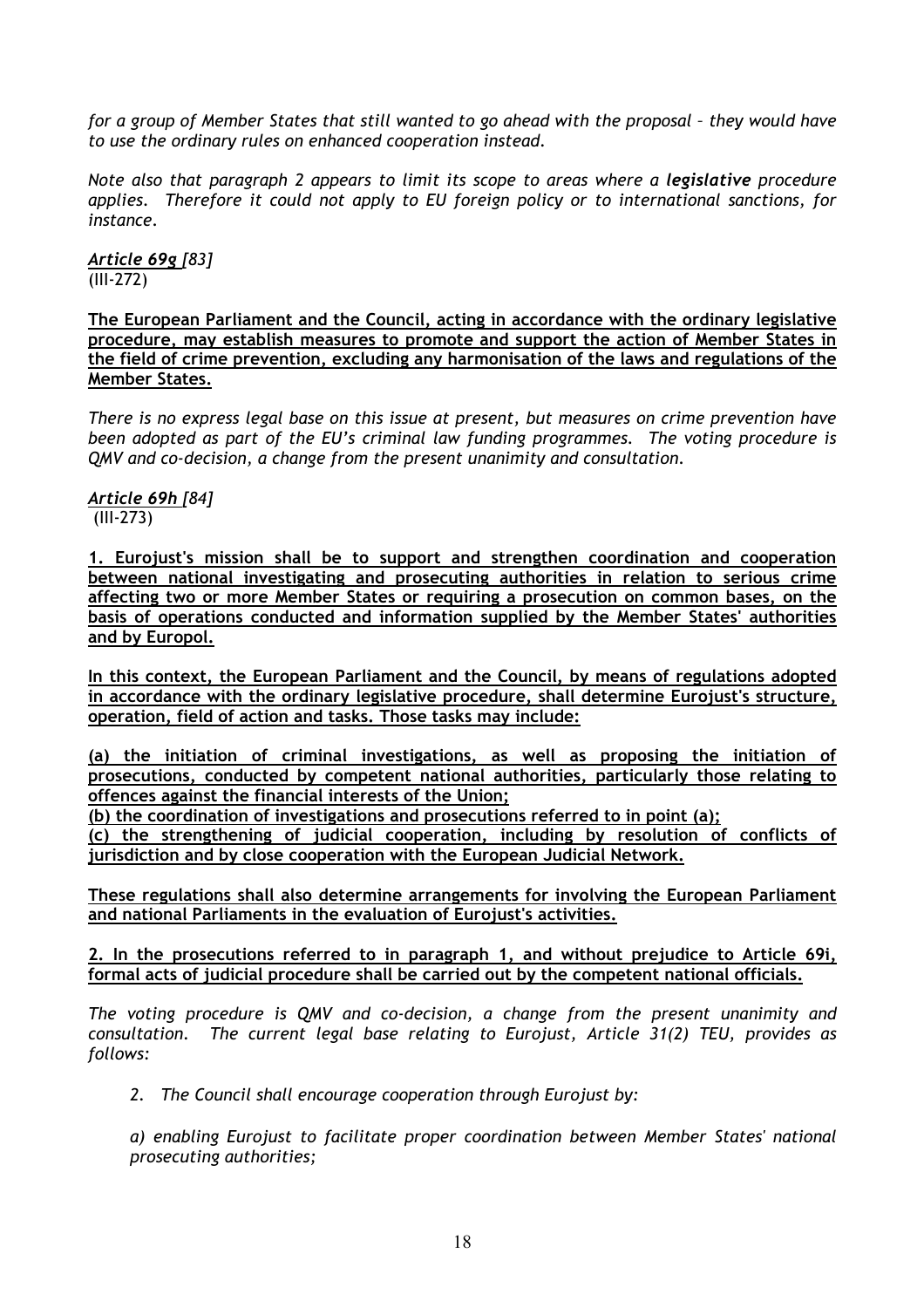*b) promoting support by Eurojust for criminal investigations in cases of serious crossborder crime, particularly in the case of organised crime, taking account, in particular, of analyses carried out by Europol;* 

*c) facilitating close cooperation between Eurojust and the European Judicial Network, particularly, in order to facilitate the execution of letters rogatory and the implementation of extradition requests.* 

*Article 69i [85]* (III-274)

**1. In order to combat crimes affecting the financial interests of the Union, the Council, by means of a regulation adopted in accordance with a special legislative procedure, may institute a European Public Prosecutor's Office from Eurojust. The Council shall act unanimously after obtaining the consent of the European Parliament.**

*In case of absence of unanimity in the Council, a group of at least nine Member States may request that the draft regulation be referred to the European Council. In that case, the procedure in the Council shall be suspended. After discussion, and in case of a consensus, the European Council shall, within four months of this suspension, refer the draft back to the Council for adoption.*

*Within the same timeframe, in case of disagreement, and if at least nine Member States wish to establish enhanced cooperation on the basis of the draft regulation concerned, they shall notify the European Parliament, the Council and the Commission accordingly. In*  such a case, the authorisation to proceed with enhanced cooperation referred to in in *Article [10(x)] of the Treaty of European Union and Article [280x] of this Treaty shall be deemed to be granted and the provisions on enhanced cooperation shall apply.* 

**2. The European Public Prosecutor's Office shall be responsible for investigating, prosecuting and bringing to judgment, where appropriate in liaison with Europol, the perpetrators of, and accomplices in, offences against the Union's financial interests, as determined by the regulation provided for in paragraph 1. It shall exercise the functions of prosecutor in the competent courts of the Member States in relation to such offences.**

**3. The regulation referred to in paragraph 1 shall determine the general rules applicable to the European Public Prosecutor's Office, the conditions governing the performance of its functions, the rules of procedure applicable to its activities, as well as those governing the admissibility of evidence, and the rules applicable to the judicial review of procedural measures taken by it in the performance of its functions.**

**4. The European Council may, at the same time or subsequently, adopt a decision amending paragraph 1 in order to extend the powers of the European Public Prosecutor's Office to include serious crime having a cross-border dimension and amending accordingly paragraph 2 as regards the perpetrators of, and accomplices in, serious crimes affecting more than one Member State. The European Council shall act unanimously after obtaining the consent of the European Parliament and after consulting the Commission.**

*This is a new provision as compared to the current Treaties. The additions to this Article in the draft Reform Treaty (as compared to the Constitutional Treaty) provide for possibility of a group of Member States applying a 'flexibility' procedure in the event of a veto by one or more Member States. This is distinct from the separate power of the UK, Ireland and Denmark to opt out of proposals at the outset.*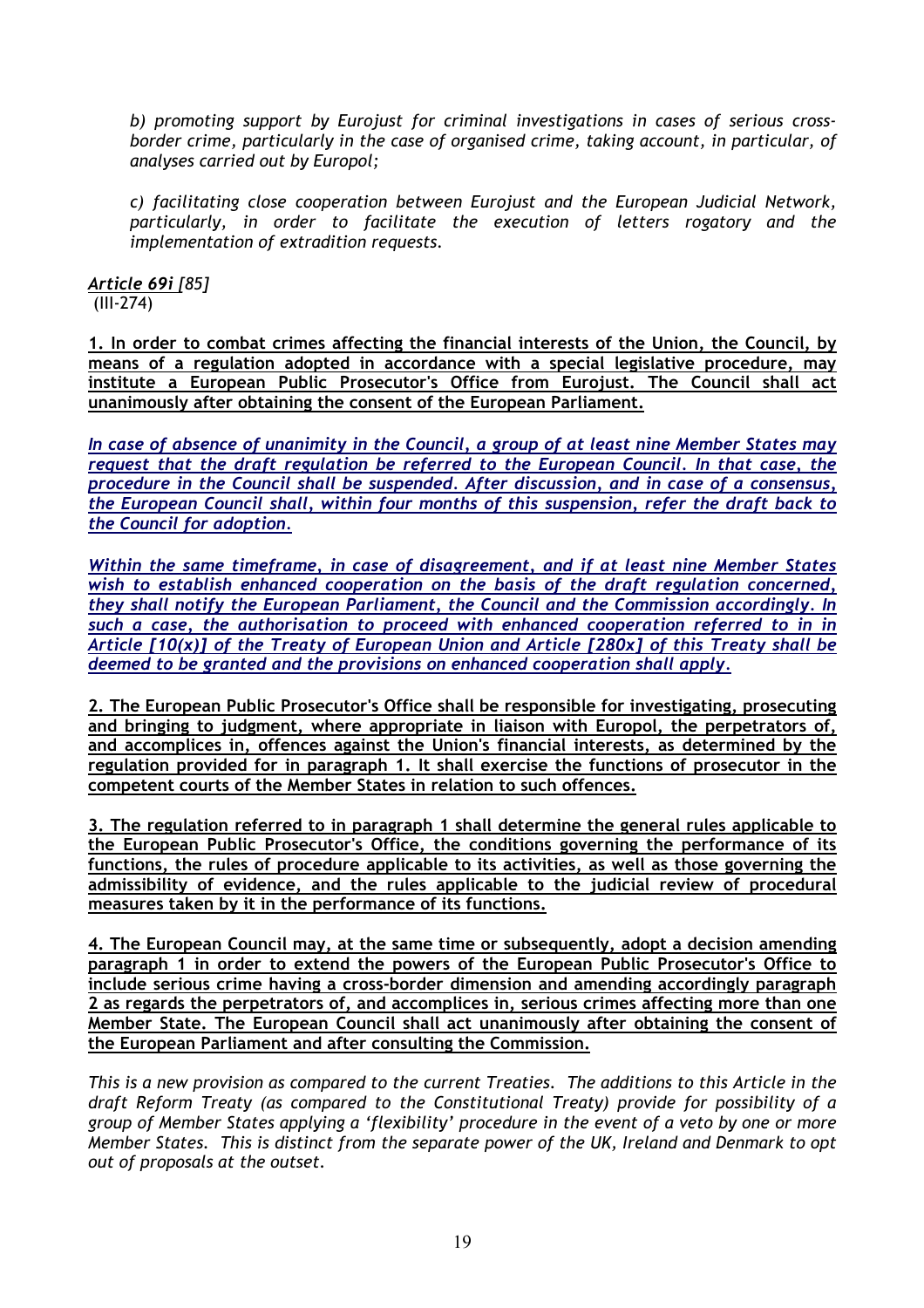# **CHAPTER 5**

# **POLICE COOPERATION**

# *Article 68*

1. Article 234 shall apply to this Title under the following circumstances and conditions: where a question on the interpretation of this Title or on the validity or interpretation of acts of the institutions of the Community based on this Title is raised in a case pending before a court or a tribunal of a Member State against whose decisions there is no judicial remedy under national law, that court or tribunal shall, if it considers that a decision on the question is necessary to enable it to give judgment, request the Court of Justice to give a ruling thereon.

2. In any event, the Court of Justice shall not have jurisdiction to rule on any measure or decision taken pursuant to Article 62(1) relating to the maintenance of law and order and the safeguarding of internal security.

3. The Council, the Commission or a Member State may request the Court of Justice to give a ruling on a question of interpretation of this Title or of acts of the institutions of the Community based on this Title. The ruling given by the Court of Justice in response to such a request shall not apply to judgments of courts or tribunals of the Member States which have become res judicata.

*Article 69* 

The application of this Title shall be subject to the provisions of the Protocol on the position of the United Kingdom and Ireland and to the Protocol on the position of Denmark and without prejudice to the Protocol on the application of certain aspects of Article 14 of the Treaty establishing the European Community to the United Kingdom and to Ireland.

*Article 69j [86]*  (III-275)

**1. The Union shall establish police cooperation involving all the Member States' competent authorities, including police, customs and other specialised law enforcement services in relation to the prevention, detection and investigation of criminal offences.**

**2. For the purposes of paragraph 1, the European Parliament and the Council, acting in accordance with the ordinary legislative procedure, may establish measures concerning:**

**(a) the collection, storage, processing, analysis and exchange of relevant information; (b) support for the training of staff, and cooperation on the exchange of staff, on equipment and on research into crime-detection;**

**(c) common investigative techniques in relation to the detection of serious forms of organised crime.**

**3. The Council, acting in accordance with a special legislative procedure, may establish measures concerning operational cooperation between the authorities referred to in this Article. The Council shall act unanimously after consulting the European Parliament.**

*In case of absence of unanimity in the Council, a group of at least nine Member States may request that the draft measures be referred to the European Council. In that case, the procedure in the Council shall be suspended. After discussion, and in case of a consensus, the European Council shall, within four months of this suspension, refer the draft back to the Council for adoption.*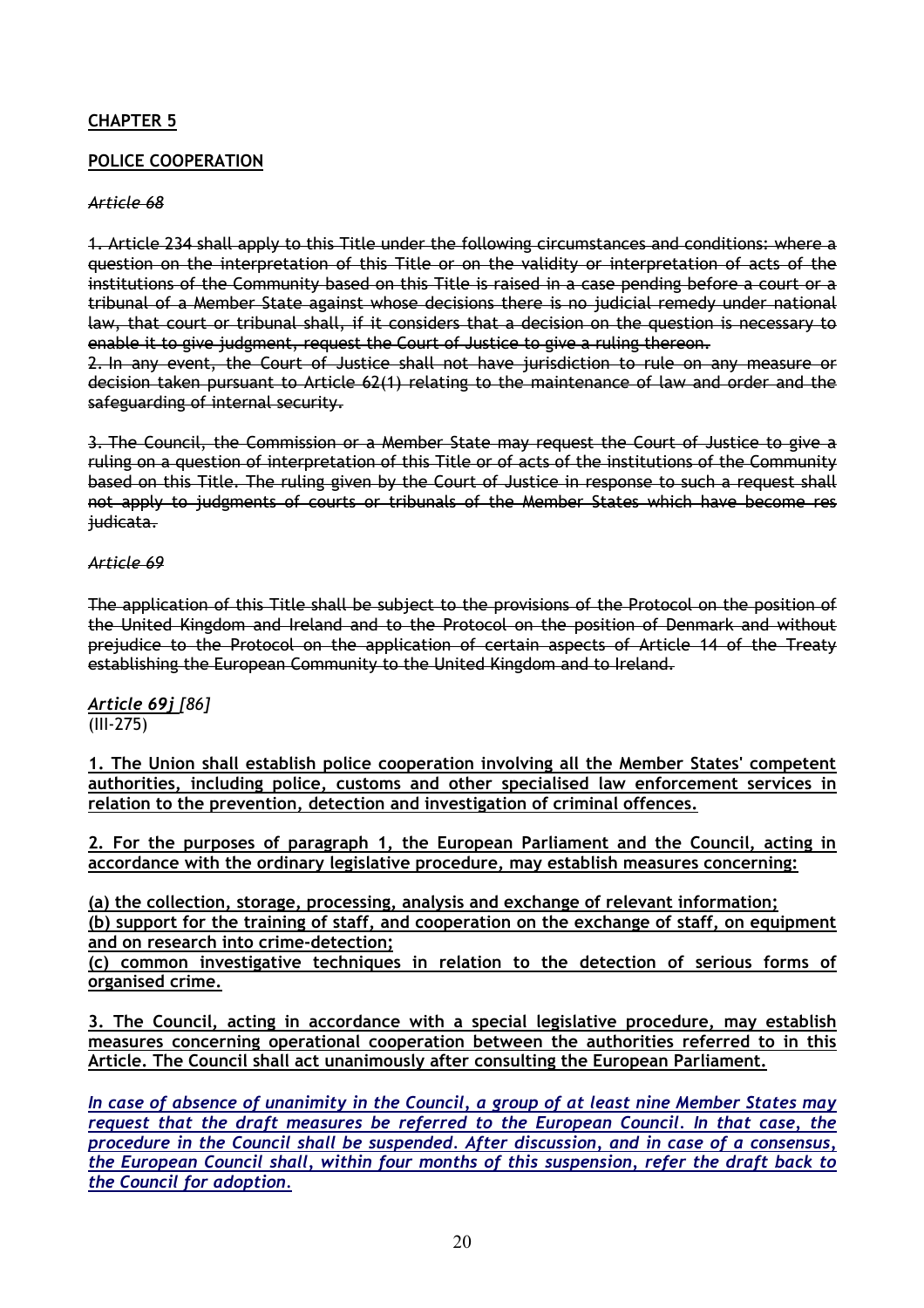*Within the same timeframe, in case of disagreement, and if at least nine Member States wish to establish enhanced cooperation on the basis of the draft measures concerned, they shall notify the European Parliament, the Council and the Commission accordingly. In such a case, the authorisation to proceed with enhanced cooperation referred to in in Article [10(x)] of the Treaty of European Union and Article [280x] of this Treaty shall be deemed to be granted and the provisions on enhanced cooperation shall apply.*

*The specific procedure provided in the second and third subparagraphs shall not apply to acts which constitute a development of the Schengen acquis.*

*Paragraph 2, but not paragraph 3, will be subject to QMV and co-decision, a change from the present unanimity and consultation. The Article can be compared to the current Article 30(1) TEU, which provides as follows:* 

*1. Common action in the field of police cooperation shall include:* 

*(a) operational cooperation between the competent authorities, including the police, customs and other specialised law enforcement services of the Member States in relation to the prevention, detection and investigation of criminal offences;* 

*(b) the collection, storage, processing, analysis and exchange of relevant information, including information held by law enforcement services on reports on suspicious financial transactions, in particular through Europol, subject to appropriate provisions on the protection of personal data;* 

*(c) cooperation and joint initiatives in training, the exchange of liaison officers, secondments, the use of equipment, and forensic research;* 

*(d) the common evaluation of particular investigative techniques in relation to the detection of serious forms of organised crime.* 

*The new provisions in the draft Reform Treaty provide for possibility of a group of Member States applying a 'flexibility' procedure in the event of a veto by one or more Member States. This is again distinct from the separate power of the UK, Ireland and Denmark to opt out of proposals at the outset. Note that the new provisions do not apply to paragraph 2.* 

*Article 69k [87]*  (III-276)

**1. Europol's mission shall be to support and strengthen action by the Member States' police authorities and other law enforcement services and their mutual cooperation in preventing and combating serious crime affecting two or more Member States, terrorism and forms of crime which affect a common interest covered by a Union policy.** 

**2. The European Parliament and the Council, by means of regulations adopted in accordance with the ordinary legislative procedure, shall determine Europol's structure, operation, field of action and tasks.** 

# **These tasks may include:**

**(a) the collection, storage, processing, analysis and exchange of information forwarded particularly by the authorities of the Member States or third countries or bodies; (b) the coordination, organisation and implementation of investigative and operational action carried out jointly with the Member States' competent authorities or in the context of joint investigative teams, where appropriate in liaison with Eurojust.**

**These regulations shall also lay down the procedures for scrutiny of Europol's activities by the European Parliament, together with national Parliaments.**